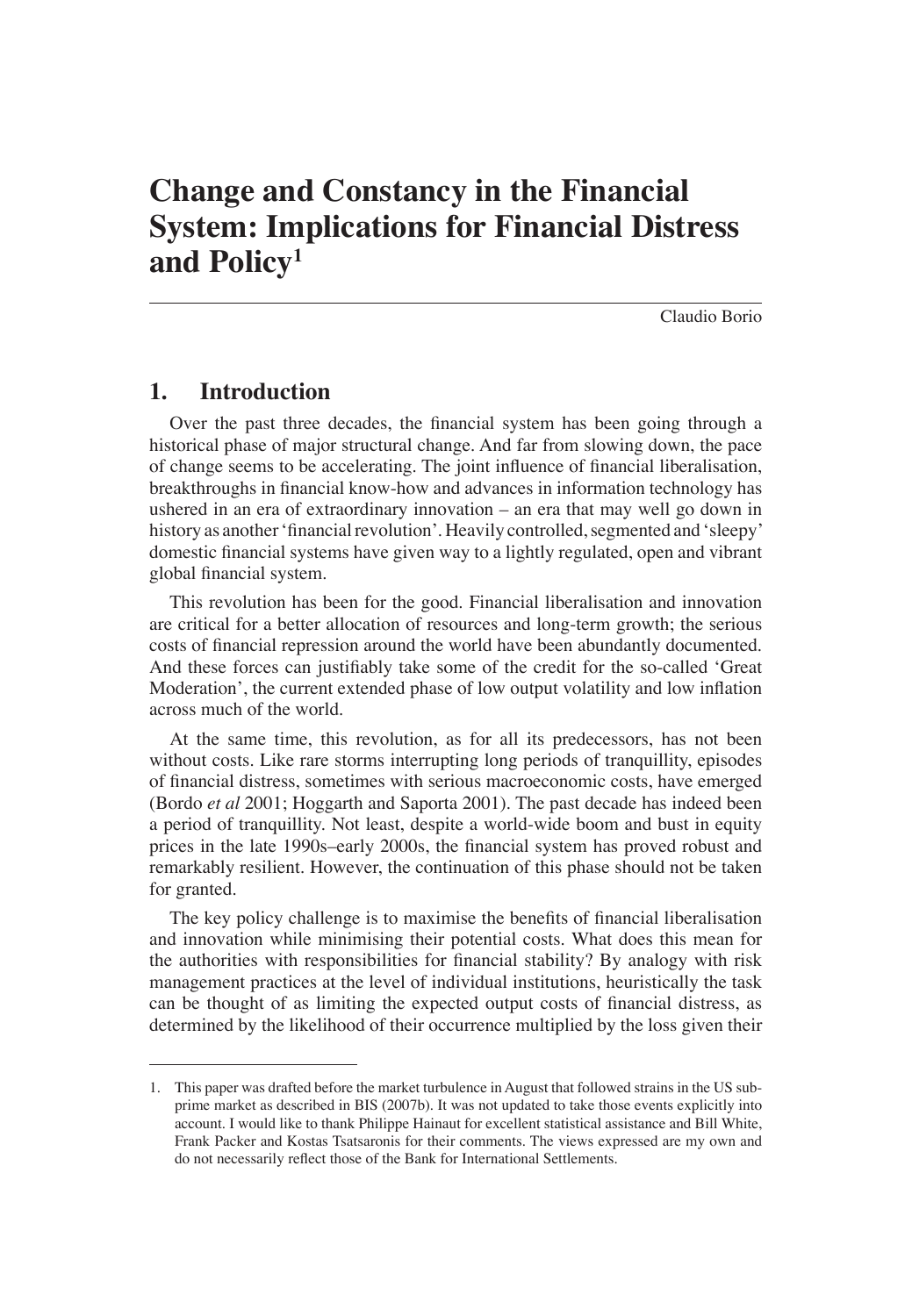occurrence. And it means doing so in such a way as to not undermine the benefits of liberalisation and innovation for economic growth.

This is clearly a tall order. In particular, it requires a lot of judgment about trade-offs that are very hard to specify, given the state of our understanding of the behaviour of the financial system and of its interaction with the macroeconomy. This judgment is particularly hard to make at a time when the financial system is undergoing such profound structural change.

Against this background, the objective of this paper is twofold. First, it is to explore how the financial revolution under way might be altering the dynamics of financial distress.<sup>2</sup> The main focus here is on the past decade, although clearly the period largely saw the strengthening of trends that had started much earlier, and on advanced industrialised countries, where these trends have been more visible. Second, it is to identify the key challenges for policy-makers with responsibilities for financial stability and to suggest broad guidelines for policy action.

This objective is both ambitious and limited at the same time. It is ambitious because some of the issues raised are quite controversial. It is limited because the paper does not seek to make an overall judgment on whether the changes in the financial system have, on balance, increased or reduced the expected losses associated with financial distress.

One basic thesis underlies the paper. Undoubtedly, the major structural changes experienced by the financial system do have implications for the dynamics of financial distress and for the design of policy. However, despite these changes, some fundamental characteristics have not changed. And it is precisely these characteristics – what has not changed – that hold the key to the dynamics of financial instability and hence to the appropriate policy responses to it. These characteristics relate to the basic nature of financial relationships, to risk perceptions and incentives and to powerful feedback mechanisms that operate both within the financial system and between the financial system and the macroeconomy. They jointly imply that the primary cause of financial instability has always been, and will continue to be, overextension in risk-taking and balance sheets; that is, the occasional build-up of financial imbalances that at some point unwind, inflicting damage on the economy.

This view has implications for policy. The objective would be to anchor the policy response on the more enduring characteristics of the dynamics of financial instability while at the same time tailoring it to the changing profile of the financial

<sup>2.</sup> Of course, the term 'financial distress' is ambiguous. Roughly speaking, what is meant here are situations in which financial institutions fail or nearly fail and/or markets seize up, leading to broader systemic disruptions with potential material costs for the real economy. The definition is intended to capture banking crises (such as those in the Nordic countries, Japan and Asia in the late 1980s and in the 1990s) as well as episodes of serious market strains, such as those surrounding the Long Term Capital Management (LTCM) failure in 1998. It would exclude large fluctuations in asset prices and/or major retrenchment of spending by households and corporations to rebuild balance sheets unless accompanied by the other symptoms. Admittedly, however, these phenomena could, by themselves, have serious macroeconomic implications and tend to be driven by similar factors to those that underlie the dynamics of financial distress. Their policy implications would be similar.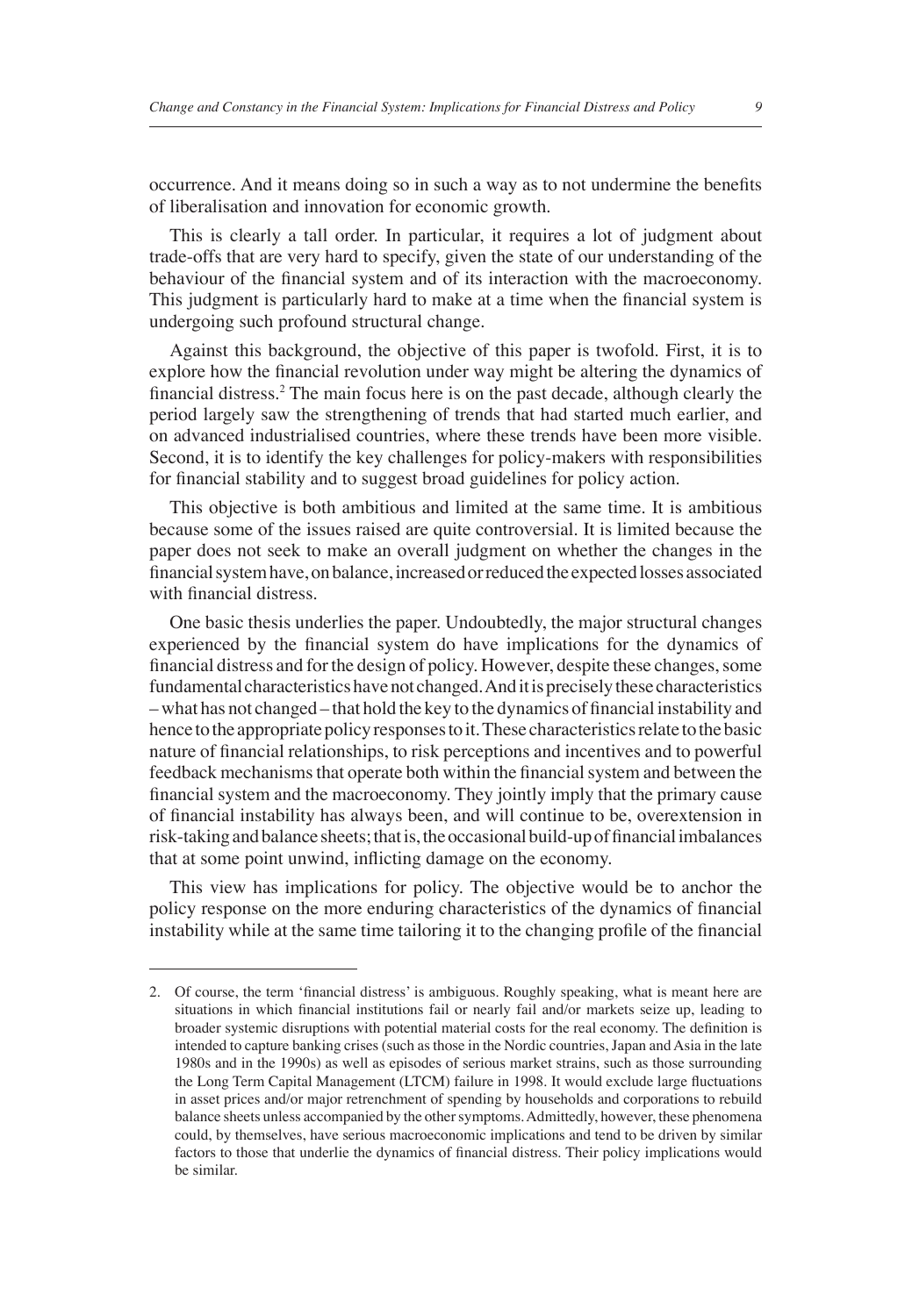system. Using an analogy with policy towards road safety, it could be argued that policy has so far largely focused quite effectively on improving the state of the roads and introducing buffers (guard-rails, car bumpers and safety belts). More attention, however, could usefully be devoted to the design and implementation of speed limits.

The rest of the paper is organised as follows. Section 2 describes what has changed in the financial system and seeks to draw out the implications for the dynamics of financial distress. Section 3 highlights what has not changed and seeks to identify the comparatively more invariant characteristics of distress. Section 4 explores the policy response in terms of improvements in the state of the roads, the introduction of buffers and the role of speed limits. The conclusion summarises the key points and assesses the prospects for policy action.

#### **2. Change in the Financial System**

What, then, has changed in the financial system and what are the implications for financial distress?

#### **2.1 What has changed**

The changes that have taken place in the financial system are well known and can be summarised in various ways. However, for my purposes, I will highlight five such changes and three key corollaries of these.

First, we have witnessed what might be called the *atomisation of risk* (Knight 2007).3 Major advances in financial know-how and information technology have permitted the unbundling and re-bundling of the pay-offs and hence of the risks associated with primitive financial products and securities. This has opened up unprecedented opportunities to create new financial instruments. Derivative products and various forms of structured finance are the primary examples (Figure 1). The first, now apparently so distant, wave of innovation dealt with market risks. It permitted, for instance, the separation of the exchange rate and interest rate risks in a traditional loan or security through derivative instruments, such as exchange rate and interest rate swaps. The more recent, and arguably further-reaching, wave has addressed credit risk. It has been reflected, in particular, in the exponential growth of credit derivatives, such as credit default swaps (CDSs) and varieties of collateralised debt obligations (CDOs) (Figure 1).4

<sup>3.</sup> References in this paper are largely to BIS work. A more complete set of references is included in the individual studies mentioned.

<sup>4.</sup> Leverage refers here to the sensitivity of the value of an instrument to a change in underlying risk factors. Embedded leverage is achieved not through explicit borrowing but through the structuring of the instrument itself. This in turn implies that large exposures can be taken with limited need to borrow or fund positions, at least initially. For a discussion of concepts of leverage, see CRMPG (1999) and McGuire, Remolona and Tsatsaronis (2005).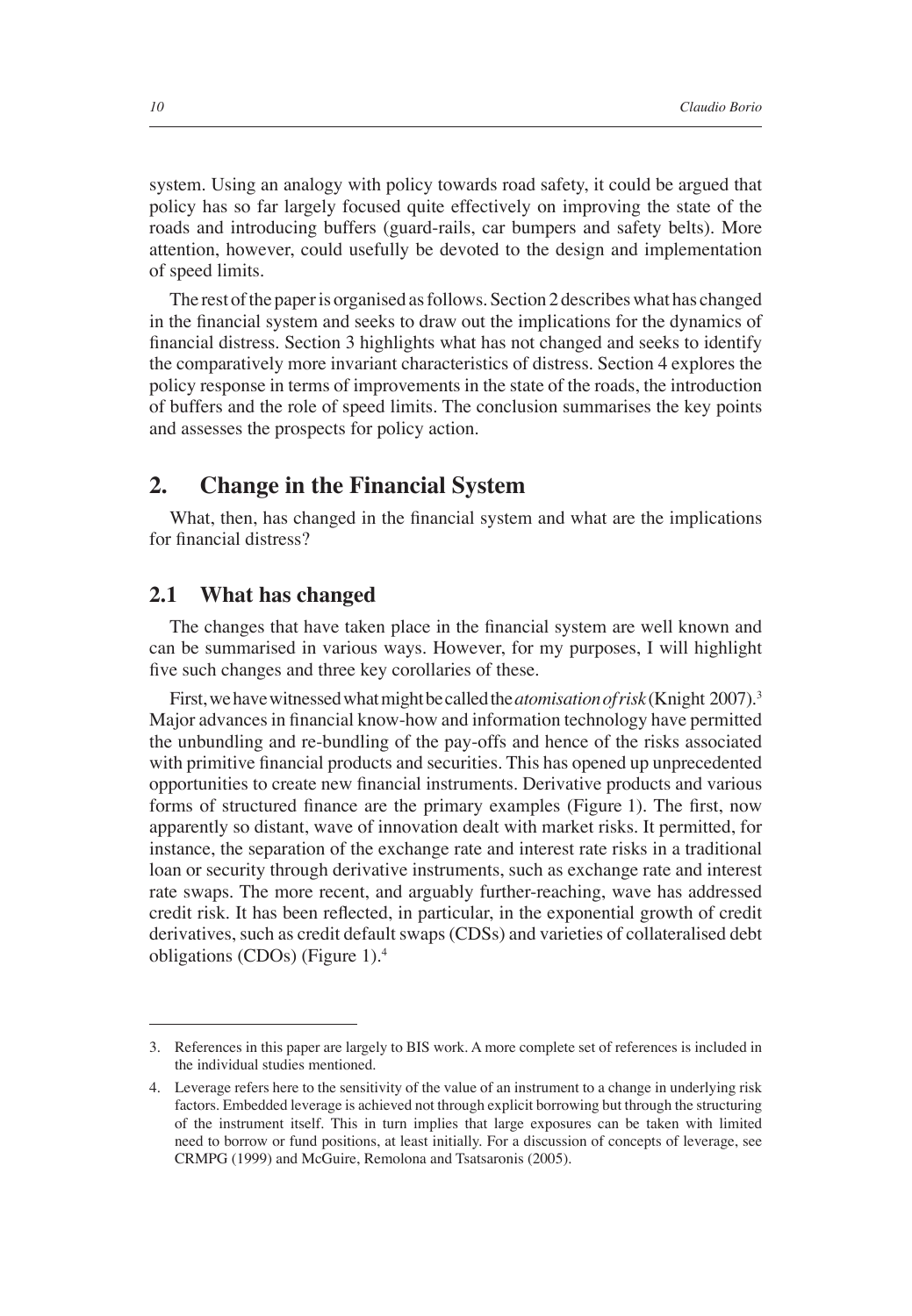

**Figure 1: Rapid Growth of Derivatives Markets**

- Notes: OTC is over-the-counter. A CDO is a collateralised debt obligation.
	- (a) Break in series between 1995 and 2000.
	- (b) Of BIS reporting banks; cross-border and local foreign currency claims.
	- (c) Sum of cash tranche sizes by pricing date; includes only cash and hybrid structures. Hybrid portfolios consisting mainly of structured finance products different from cash CDOs are excluded.
	- (d) Covers about 80 per cent of index trade volume, according to CreditFlux Data+.
- Sources: BIS; CreditFlux Data+; IMF; International Swaps and Derivatives Association, Inc; national data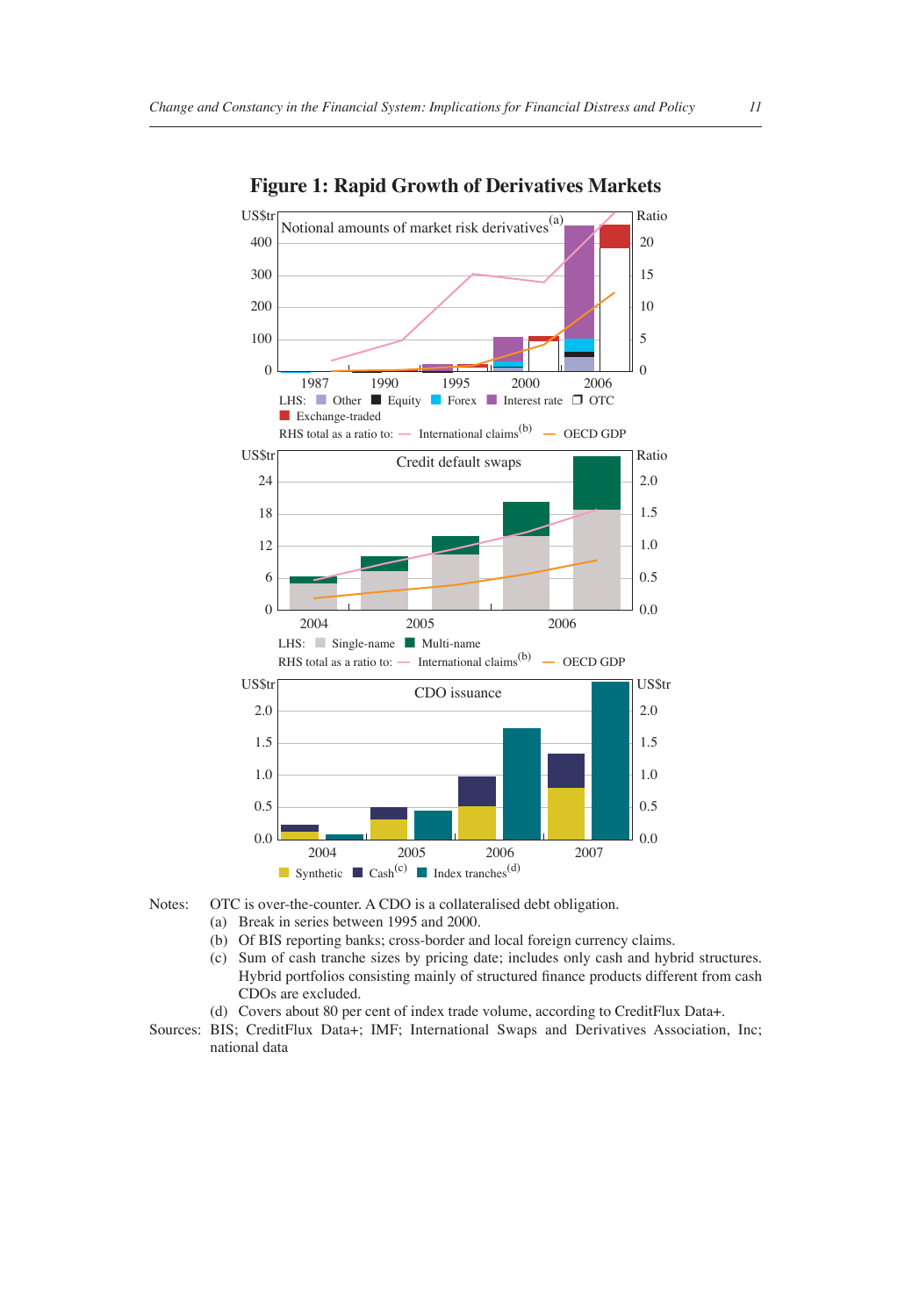Second, in a closely related development, we have witnessed the *marketisation of finance*. What can be measured, can be priced; and what can be priced, if sufficiently standardised, can also be traded. Thus, the atomisation of risk has led to a quantum leap in the range of instruments that are traded in markets. It has also facilitated a shift in the business model of traditional intermediaries, such as banks, away from relationship lending towards 'originate-to-distribute' strategies, in response to a mixture of regulatory and market incentives. As a result, according to various measures, the size of the markets for instruments that can, at least in principle, be traded in secondary markets has grown in relation to that of less easily tradable





Notes: (a) Financial instruments traded on organised exchanges; notional amounts. Estimates of the annual value of secondary transactions in equities and bonds, as a ratio to GDP.

- (c) Total transactions settled through Euroclear and Clearstream (Cedel prior to 2000) as a ratio to GDP in the G10 economies.
- (d) Payments through the main interbank funds transfer systems in operation in the years shown; ratio of the annual value of funds transferred to GDP. G6 = weighted average of France, Germany, Italy, Japan, the UK and the US, based on 2000 GDP and PPP exchange rates.

Sources: BIS; Cedel; Clearstream; Euroclear; national data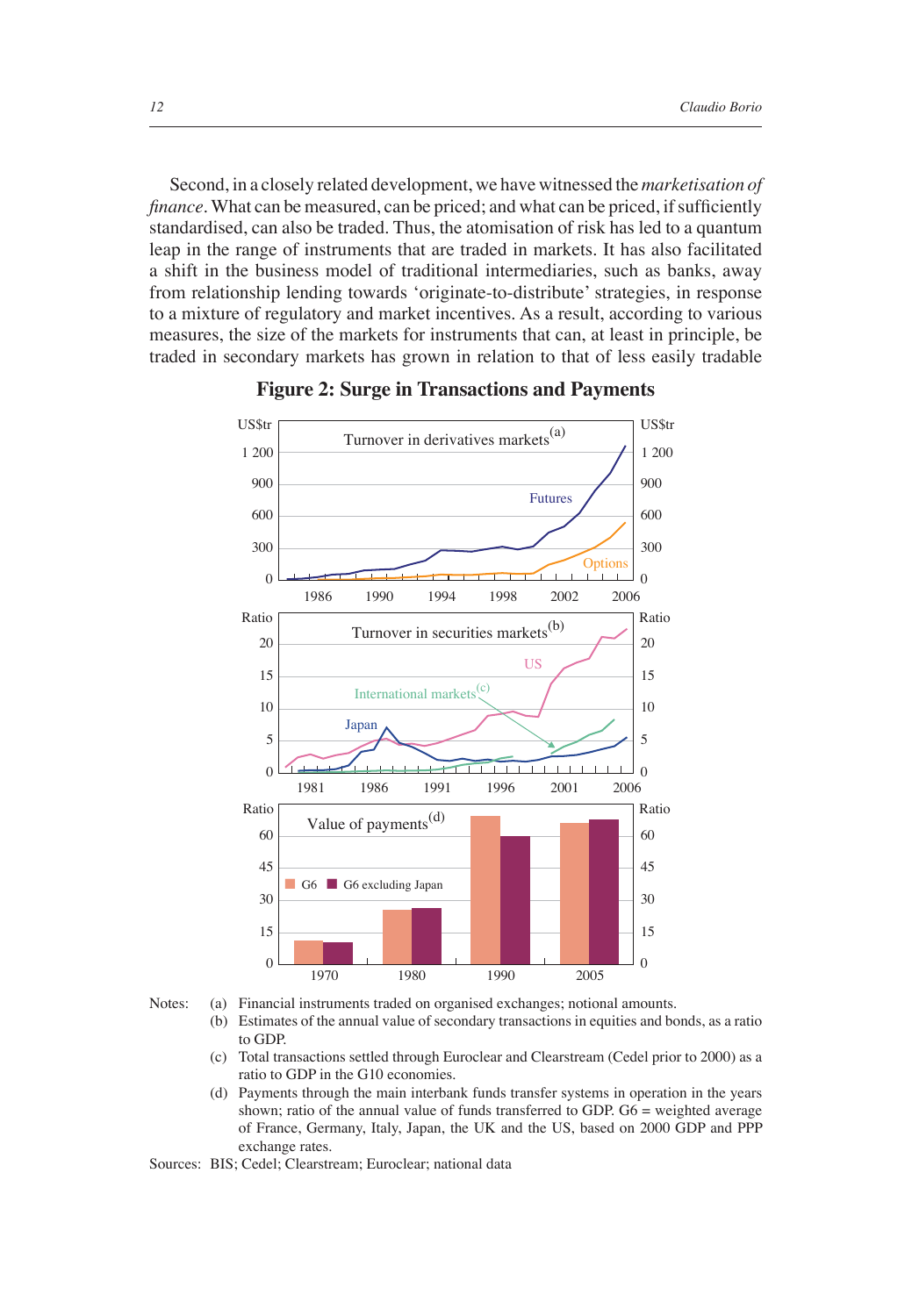instruments such as loans. Likewise, the volume of transactions has grown enormously in relation to GDP (BIS 1994; Figure 2).

Third, we have witnessed a *new configuration of players* in the financial system along three dimensions. There has been a blurring of distinctions among different types of financial intermediary. The atomisation of risk, the marketisation of finance and the tendency for financial intermediaries to combine different types of business have made it harder to draw clear distinctions between previously distinct forms of intermediation. This has been true for quite some time for commercial and investment banking. In recent years it has also been evident in the case of retail banking and insurance, as the two industries have eagerly competed for the savings of an ageing, richer and more self-reliant retail investor alongside, or as part of a blossoming asset management sector (for example, CGFS 2007). There has been greater consolidation, both within and across business segments. In particular, a set of so-called large complex financial institutions (LCFIs) have strengthened their role at the core of the financial system, both with respect to traditional on-balance sheet intermediation and the functioning of markets (G10 2001). And there has been



**Figure 3: The Rise of Hedge Funds and Private Equity**

Sources: BIS; Hedge Fund Research, Inc.; Thomson Financial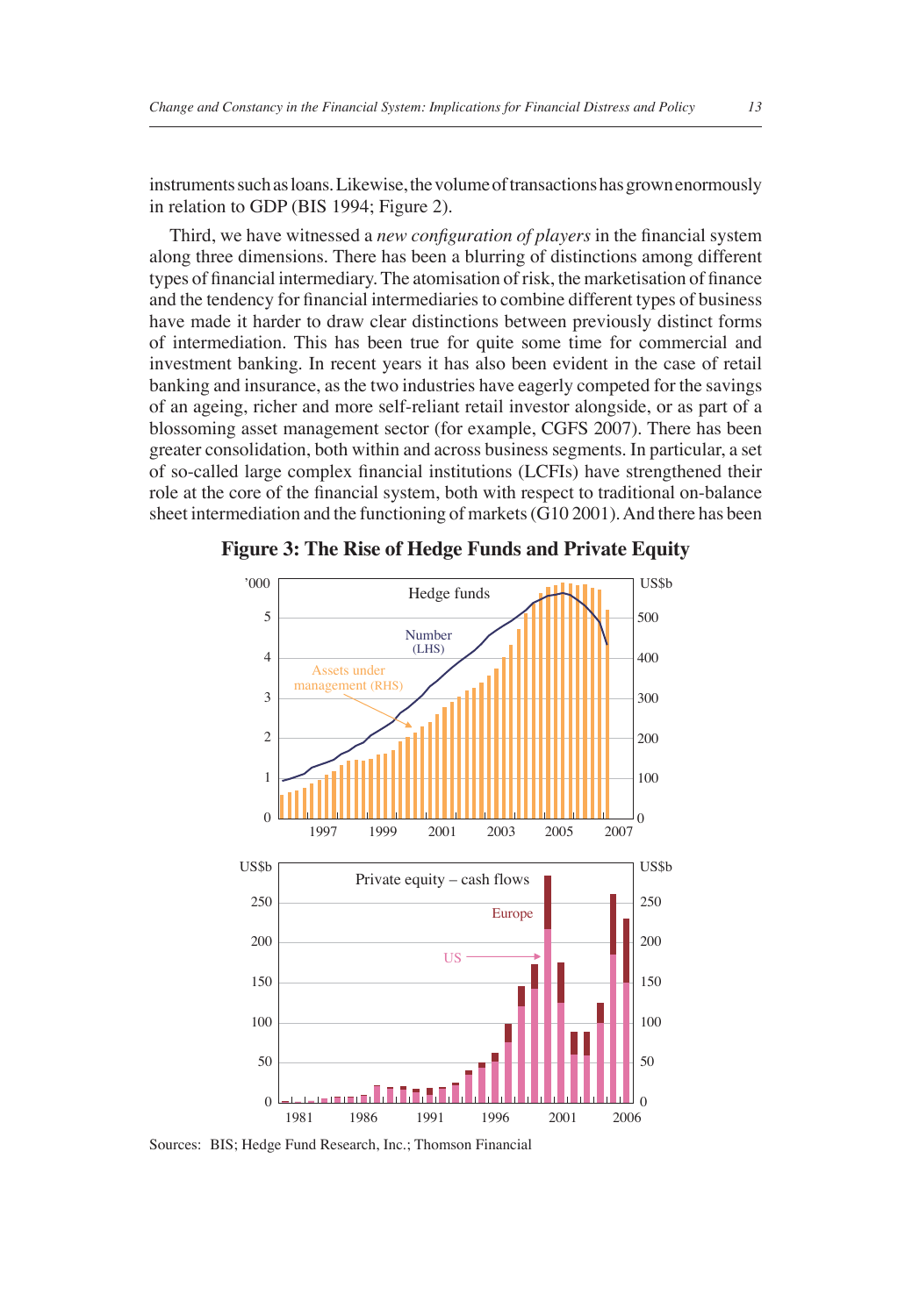a rapid growth of new financial players. In recent years, hedge funds and private equity firms have received particular attention (Figure 3). Hedge funds have become a particularly attractive outlet for the savings of retail and institutional investors, dominate trading in a broad spectrum of financial markets and now represent a major source of income and profits for commercial and investment banks (Banque de France 2007). Private equity firms have been fuelling a major wave of leveraged mergers and acquisitions that, at least in terms of the size of the deals, is dwarfing that of the 1980s.

Fourth, we have witnessed the *globalisation of finance* (Figure 4). Cross-border financial linkages have greatly expanded. Financial intermediaries have extended



#### **Figure 4: Finance Goes Global**

- (b) Sum of external assets and liabilities for 22 industrialised countries.
- (c) Gross purchases and sales of bonds and equities between residents and non-residents; G7 countries excluding the UK.
- (d) By residence of borrower. Foreign credit (sum of cross-border credit and local credit in local currency by foreign banks) as a share of total lending to non-bank borrowers.

Notes: (a) As a per cent of GDP.

Sources: BIS; IMF; Lane and Milesi-Ferretti (available at <http://www.imf.org/external/pubs/cat/longres. cfm?sk=18942>); national data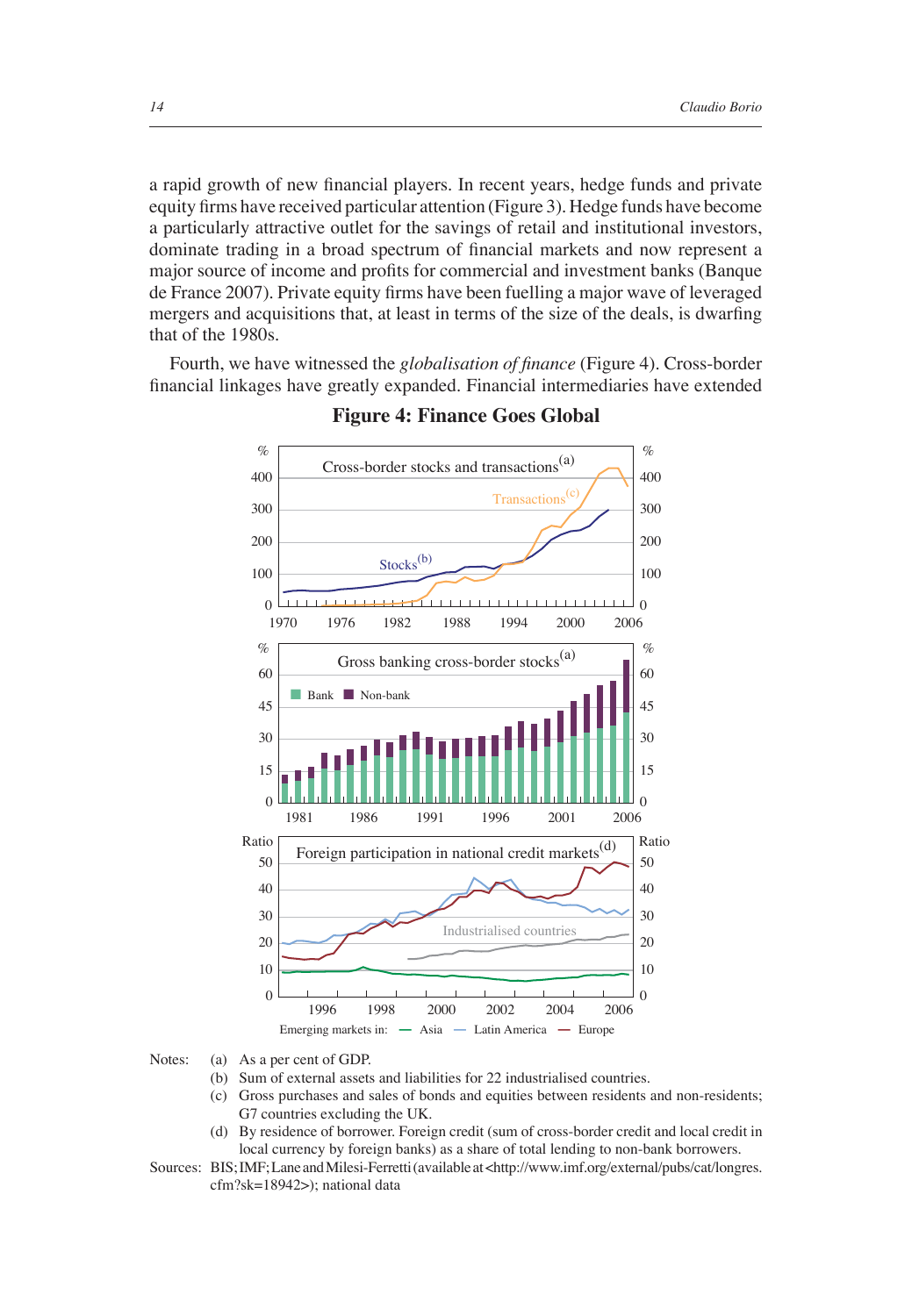their international operations, through both the cross-border provision of services and the location of offices abroad (CGFS 2004; BIS 2007a). In addition, cross-border portfolio investments have become increasingly popular. As a result, the stock of international assets and liabilities has grown sharply in relation to GDP.

Finally, we have witnessed a *transfer of risk to the household sector* (BIS 2005; IMF 2005; Ferguson *et al* 2007). Of course, there is a sense in which the household sector has always been the final repository of all risk. But households have now become more directly responsible for the management of financial risks than before, with fewer layers in between (Figure 5). The most visible manifestation of the shift is that a larger proportion of household assets are now held in the form of instruments more vulnerable to market risk, not least as the share of deposits has fallen. The share of home ownership has tended to rise and balance sheets have



**Figure 5: Financial Risk has Shifted to the Household Sector**

- Notes: (a) Weighted average of France, Germany, Italy, Japan, the UK and the US, based on 2000 GDP and PPP exchange rates.
	- (b) As a per cent of disposable income.
	- $(c)$  As a per cent of financial assets.
	- (d) Defined contribution, as a per cent of total.

Sources: BIS; OECD; national data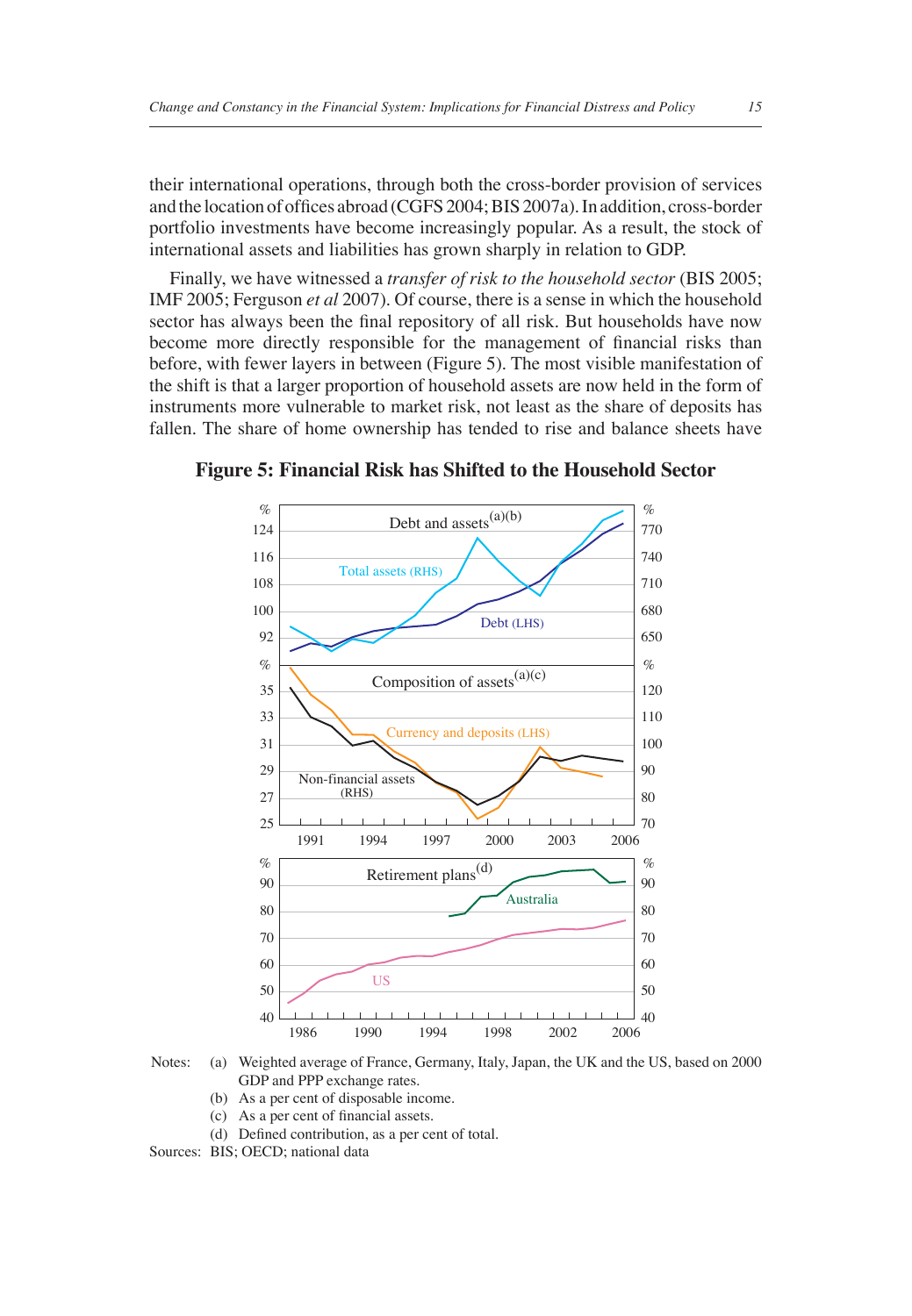grown significantly, including an increase in both debt and assets in relation to current incomes. A number of factors have combined to produce this result. One longer-term, structural factor has been the shift away from defined benefit towards defined contribution pension schemes (CGFS 2007). Another has been government policies aimed at raising the share of owner-occupied housing, together with a weakening of financial constraints associated with financial innovation and greater competition in the financial sector especially in mortgage markets (CGFS 2006). Yet another, more conjunctural, factor has been the nature of the global economic expansion since the slowdown of 2001, characterised by subdued corporate demand but buoyant household demand, especially on the back of rising residential property markets (BIS 2007a).

A number of corollaries of these structural changes deserve highlighting.

First, the above changes have led to a *growing complementarity between markets and intermediaries* (BIS 2003; Borio 2003a), which ironically have often been seen as alternative forms of arranging financial relationships. Intermediaries such as banks have become increasingly reliant on markets as a source of income and for their risk management, through their hedging operations. Markets in turn have become increasingly dependent on intermediaries for the provision of market-making services and of funding liquidity (such as through credit lines), which underpins their smooth functioning. Correspondingly, given the nature of the instruments traded, counterparty risk – the unwanted stepchild of innovation – has risen in prominence. And the same capital base can ultimately support the operation of both intermediaries and markets.

Second, the changes have greatly *increased complexity* in the financial system. This complexity applies to individual financial instruments. As the slicing and dicing of risks has become increasingly sophisticated in an effort to tailor the products to the demand of ultimate users, the role of models to price the corresponding instruments has also grown. Those models in turn have come to rely on estimates of parameters that are increasingly hard to estimate. Think, for example, of the pricing of certain bespoke tranches of CDOs and of their heavy dependence on statistical assumptions about correlations (see, for example, CGFS 2003; Amato and Gyntelberg 2005; Tarashev and Zhu 2006; and Duffie 2007).<sup>5</sup> In addition, greater complexity also applies to the financial system as a whole. Its various segments have become more tightly interconnected and the linkages across them more opaque.

Third, the *size* of the financial sector in relation to the real economy has increased *significantly*. This is true whether the financial sector is simply measured by the size of gross assets and liabilities to GDP or, more narrowly, in terms of its value added to GDP. This suggests that the stability of the financial system has become more important for the real economy.

<sup>5.</sup> Tranching as a means of tailoring instruments to investors' tastes is now being extended to foreign exchange.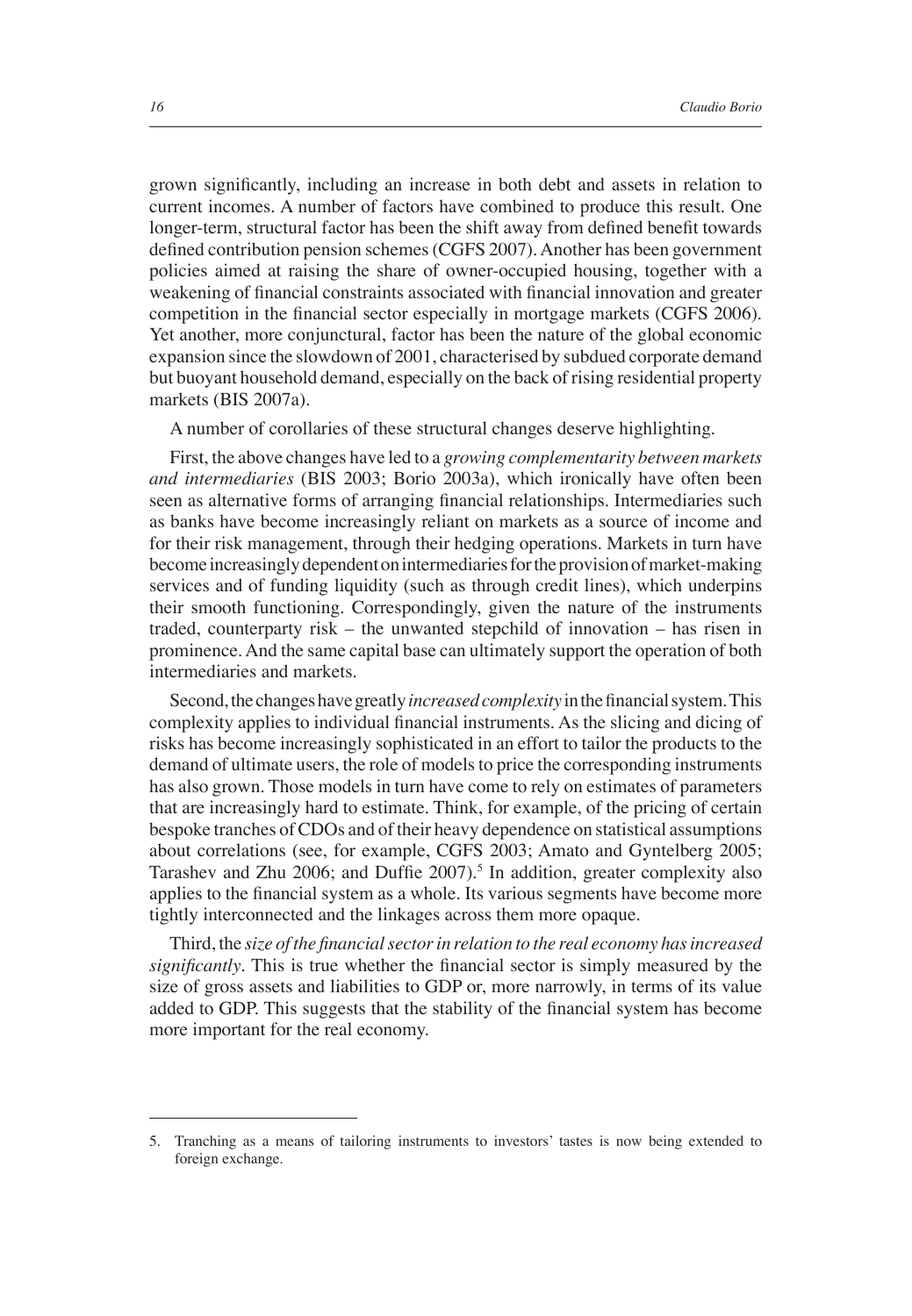## **2.2** Implications for financial distress

The changes just outlined have several implications for the dynamics of financial distress. Some of these are quite straightforward and uncontroversial. Others are more speculative.

One uncontroversial implication is that financial distress is more likely to involve, as a manifestation and as a key transmission channel, the *evaporation of market*  liquidity (Borio 2000, 2003a; Persaud 2003).<sup>6</sup> This is a natural consequence of the development of markets and instruments that are actively traded or that are held in the expectation that, were the need to arise, they could be traded. It also reflects the development of risk management strategies that are built on this premise. More than ever before, the smooth functioning of the financial system is predicated on the assumption that the option to trade can be exercised even under testing market conditions. In other words, it is predicated on the assumption of robust market liquidity.

More controversially, it could be argued that the new financial environment, paradoxically, is more, rather than less, reliant on the availability of funding liquidity. Funding liquidity is critical for the orderly execution of trades and hence for market liquidity too.<sup>7</sup> It can become scarce at times of distress, precisely when it is most needed, as market participants cut credit lines and/or raise margin requirements to defend themselves against counterparty risks. Indeed, just like banks, markets are subject to runs (Borio 2000, 2003a). The mechanisms at work are exactly the same – concerns about credit risks, uncertainty about the creditworthiness of other participants and the drying-up of funding liquidity.<sup>8</sup> In other words, the current financial system is particularly 'funding liquidity hungry'.

The greater relevance of the evaporation of market liquidity and its link to funding liquidity and counterparty risk has been very much in evidence in some of the most recent episodes of financial distress. The failure of LTCM in 1998 is a clear example of how such financial distress can unfold (CGFS 1999). Similar mechanisms had

<sup>6.</sup> Market liquidity is more easily recognised than defined. A working definition is that a market is liquid if transactions can take place rapidly and with little impact on price. So defined, market liquidity has several dimensions. Tightness refers to the difference between buy and sell prices, for example the bid-ask spread in a quote-driven market. Depth relates to the size of the transactions that can be absorbed without affecting prices. Immediacy denotes the speed with which orders can be executed, and resiliency the ease with which prices return to 'normal' after temporary order imbalances.

<sup>7.</sup> The notion of funding (cash) liquidity should be distinguished from that of market liquidity. Funding liquidity can be defined as the ability to realise ('cash in') value, either via the sale of an asset or access to external funding. This is what underpins an institution's capacity to meet its contractual obligations. In modern financial markets, funding liquidity is best thought of as including not only command over cash and deposits, but also over other instruments that can be used to meet margin calls and hence, effectively, settle transactions (most commonly government securities).

<sup>8.</sup> Recent academic work has begun to model the interactions between funding liquidity constraints and market liquidity (see, for example, Brunnermeier and Pedersen 2007 and, for a survey, Shim and von Peter 2007). To the best of my knowledge, however, the key role played by counterparty risk has not yet received attention.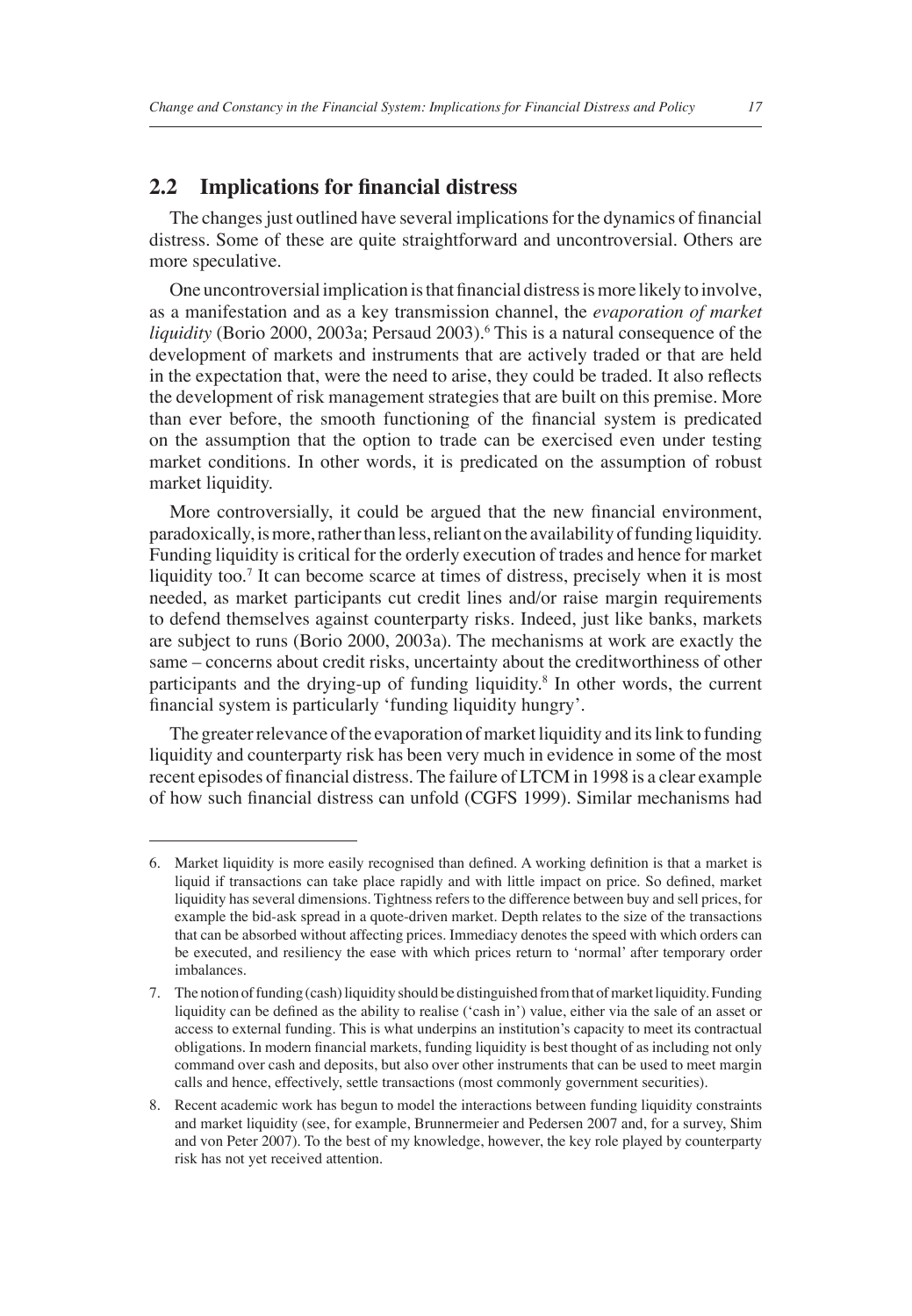already been present in the case of the failure of Drexel Burnham Lambert in 1990, given its critical market-making role in the high-yield securities segment.

A second uncontroversial implication is that financial distress is more likely to have *far-reaching cross-border effects*. This is a natural consequence of the tighter cross-border linkages that have taken shape. Such effects are almost guaranteed if distress involves one of the LCFIs that operate across so many countries and underpin the smooth performance of so many markets. In fact, over 30 years ago, even the failure of a small bank active in foreign exchange transactions, Bankhaus Herstatt, was sufficient to have significant cross-border ramifications – so significant as to act as a catalyst for the establishment of the Basel Committee on Banking Supervision. The knock-on effects of distress at one of the current large global players would obviously score much higher on the Richter scale.

A third uncontroversial implication is that *new players* are now more likely to be at the origin of financial distress and/or to contribute to amplifying it. This is so quite apart from whether, on balance, they make the financial system more or less resilient. The experience of LTCM is a clear example of this possibility. Similarly, one might envisage a scenario in which the failure to refinance a large leveraged deal, or a number of such deals, funded with private equity could generate broader strains, through the materialisation of the inventory risk associated with bridge financing.

A fourth implication is that the increased complexity and opacity within the financial sector may make the dynamics of distress *more unpredictable*. On the one hand, it makes it harder to assess exactly where risk is located and how strains might propagate across the system. On the other hand, the tighter interconnections make it more likely that the strains that do materialise will be more far-reaching than in the past.

A final, more speculative implication is that the transfer of risk to the household sector may have lengthened the time lag between the build-up of embedded risk in the financial system and its overt emergence – the '*longer fuse*' hypothesis. This is because the link is more indirect. True, credit intermediaries and investors through markets have been very active in the financing of the household sector. And the recent signs of market strains in the case of the US sub-prime market attest to the potential losses involved. Even so, the direct exposures appear more manageable than the lumpier ones vis-à-vis the corporate sector, historically a more important source of stress. At the same time, the indirect exposures, through the impact of households' retrenchment on the macroeconomy, can potentially have more serious effects but would inevitably take longer to materialise.<sup>9</sup>

<sup>9.</sup> The transfer of risk to the household sector has also raised important concerns regarding households' ability to assess and manage the corresponding risks (see Ferguson *et al* 2007 and Shiller 2007). Delayed recognition of the true extent of the liabilities facing households, given their very long-term nature, could be another factor lengthening the fuse of the emergence of problems. In addition, the transfer of risk to the household sector, together with the rise in prominence of LCFIs, is likely to increase the politicisation of the handling of any financial crisis that might emerge as well as of its consequences (Kapstein 2006).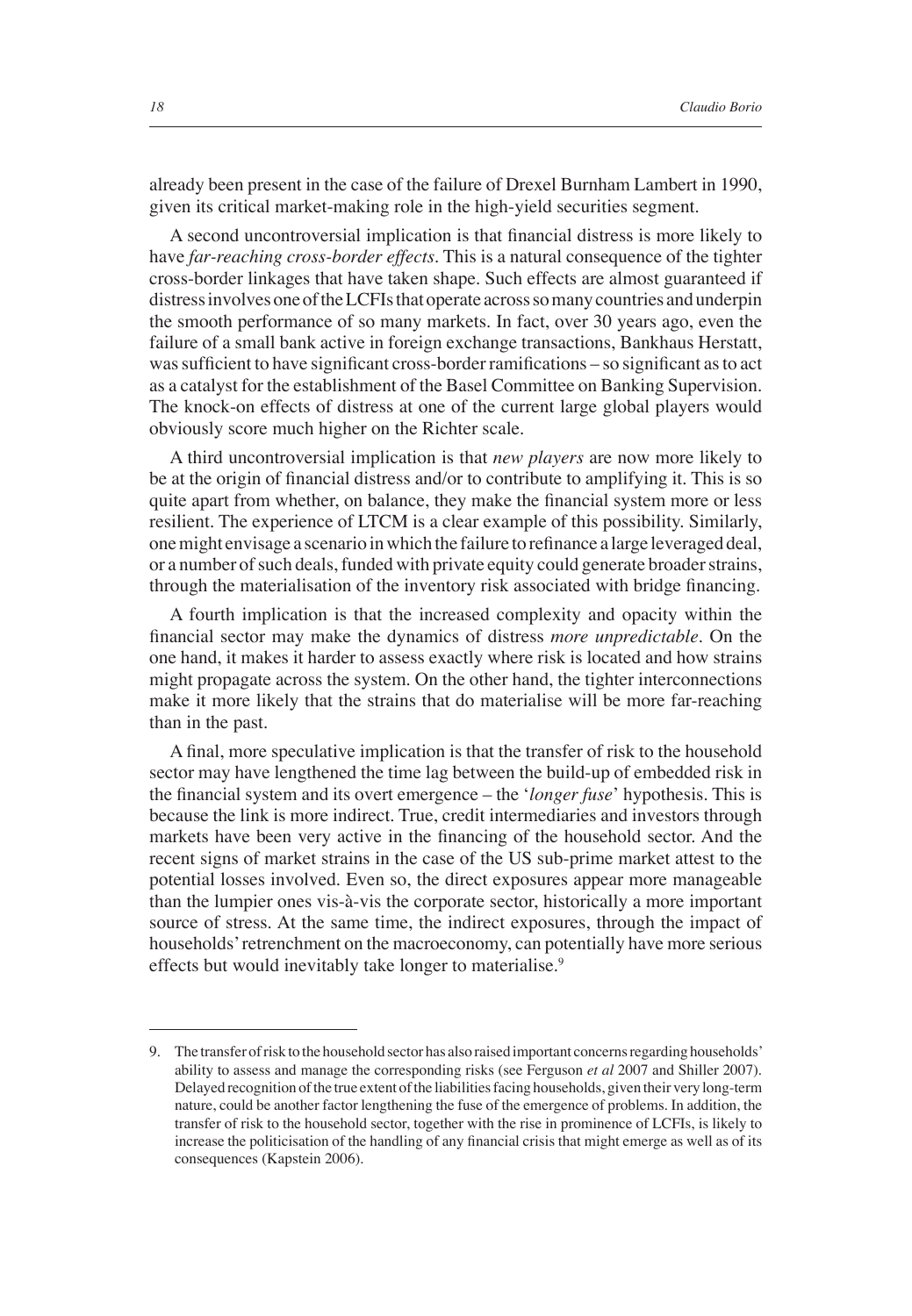# **3. Constancy in the Financial System**

But much as the financial system has changed, the basic mechanisms that underlie its functioning have remained constant. While the recognition of change adds to our understanding of financial distress, the recognition of what remains constant should represent the core of that understanding.

#### **3.1 What has not changed**

From the perspective of the dynamics of financial distress, four constant elements deserve highlighting. The first two relate, respectively, to micro and macro characteristics of the financial system; the last two, to characteristics of human behaviour. Together, they provide a specific perspective on how distress arises and propagates (Borio 2003b).

The first element concerns the *asymmetric information* problems that plague financial relationships. At the core of any financial relationship is the transfer of claims on resources across agents that do not have access to the same information. This is true regardless of whether the main function of the financial system is thought of as shifting current resources from savers to investors or as allocating risks across agents and over time. For instance, borrowers and managers have better information about how they plan to use the funds under their control than do the external financiers that provide them. Counterparties to a trade are very much in the same situation. Conflicts of interest are endemic in the transfer of control over these resources. Financial contracting is designed to address these issues, which arise regardless of whether the transfer occurs through intermediaries or markets. Think, for instance, of the principal-agent problem and potential conflicts of interest that arise in the underwriting of securities or in the off-loading of assets from balance sheets (Duffie 2007; Hellwig 2007).<sup>10</sup>

Indeed, the distinction between intermediaries and markets is in many respects an artificial one. As Hellwig (2007) correctly reminds us, the markets in real life are a far cry from those postulated in an Arrow-Debreu world. The presence of counterparty risk, in effect ruled out in such a world, is probably the clearest symptom of such a difference.11 Partly as a result, the line between what can and cannot be traded in the market is a fine one indeed, and varies depending on economic conditions. The bottom line is that changes in the financial system may affect the nature and contours of asymmetric information problems. They do not, however, eliminate them.

<sup>10.</sup> In this context, a recent form of potential conflict of interest concerns rating agencies, which act as both advisers to issuers and raters for structured finance products, such as CDOs; see for example CGFS (2005). More generally, agencies have now become very active vendors of credit risk measurement products.

<sup>11.</sup> Strictly speaking, since 'states of the world' are a complete description of outcomes, the failure of a counterparty to fulfill his/her obligation could be included as one of these outcomes. But the more substantive point is that such a contingency would not result in a revision of trading plans since it would be insured away in complete markets.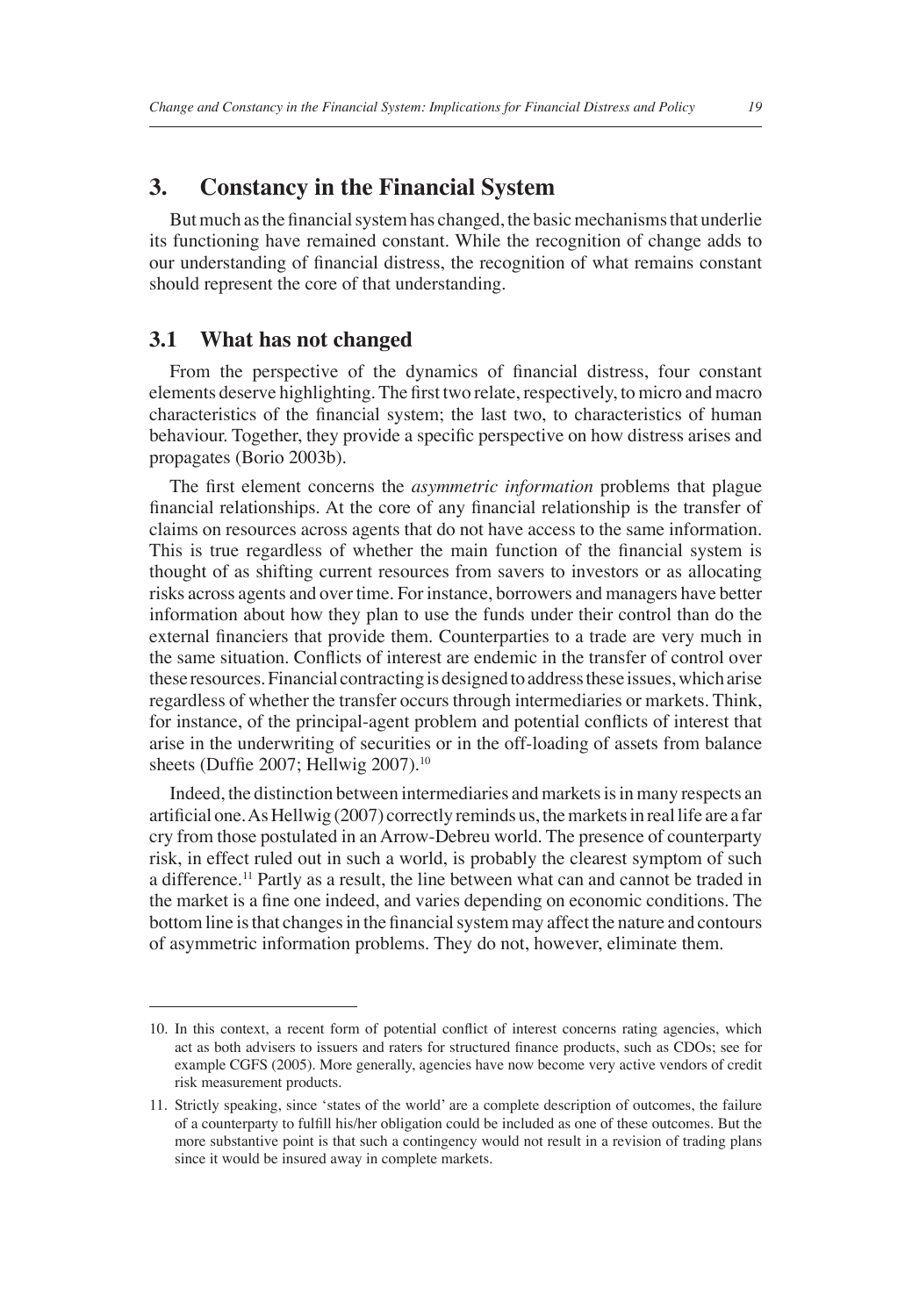The second element concerns the powerful *positive feedback mechanisms* that operate within the financial system in the aggregate as well as between the financial system, on the one hand, and the real economy, on the other. A well-known example within the financial sector is the potential self-reinforcing process that links profi tability, revealed risk appetite, asset prices, short-term volatility and market liquidity. For instance, higher profits induce greater risk-taking, which tends to raise asset prices and, given its well-documented directional nature,<sup>12</sup> reduce short-term volatility as well as improve market liquidity. Another well-known example is the similar self-reinforcing process that links the availability and terms on external financing, asset prices and output.<sup>13</sup> The familiar financial accelerator mechanism highlighted in the economic literature is but one such illustration (see Bernanke, Gertler and Gilchrist 1999).<sup>14</sup>

This observation points to a special characteristic of the financial sector relative to other sectors of the economy (Borio and Crockett 2000). In other sectors, increases in supply tend to reduce the corresponding prices. For example, as more cars are produced, their price will tend to fall. The adjustment in the price will naturally equilibrate the market. In the financial sector, this is not necessarily the case, at least in the short run. Given the critical role that the sector plays in the economy and the positive feedback mechanisms at work, increases in the supply of funds (for example, credit) will, up to a point, create their own demand, by making financing terms more attractive, boosting asset prices and hence aggregate demand. In a sense, a greater supply of funding ultimately generates additional demand for itself.

The third element relates to *limitations of risk perceptions.* As extensively argued and documented elsewhere (Borio, Furfine and Lowe 2001), for a number of reasons it seems much harder to measure the time dimension than the cross-sectional dimension of risk, especially how risk for the financial system as a whole evolves over time. In fact, market indicators of risk, such as risk premia, tend to be comparatively low precisely before the peak of the financial cycle, when, in retrospect at least, it turns out that risk was highest. As Greenspan (2005) so aptly put it, '… history has not dealt kindly with the aftermath of protracted periods of low risk premiums'.

The fourth element relates to *limitations of incentives*. In particular, actions that are individually rational and compelling may not result in desirable aggregate outcomes. Familiar economic notions such as herding, coordination failures and prisoner's dilemmas are obvious examples of the genre. For instance, is it rational for a bank manager to trade off a sure loss of market share in a lending boom by being cautious against the distant hope of regaining it in a future potential slump? Or is it reasonable to expect a risk manager not to retrench at times of market distress

<sup>12.</sup> For equity markets, see Schwert (1989); for bond markets, see Borio and McCauley (1996).

<sup>13.</sup> These processes are inherently non-linear, and, together with non-linearities in the pay-offs of individual instruments and trading strategies (for example, carry trades, the provision of insurance, etc), can generate the impression of calm even as underlying vulnerabilities build up (Knight 2007). See also Rajan (2005) on the issue of tail risk.

<sup>14.</sup> See also Adrian and Shin (2007) for a recent formalisation of some of these mechanisms along somewhat different lines.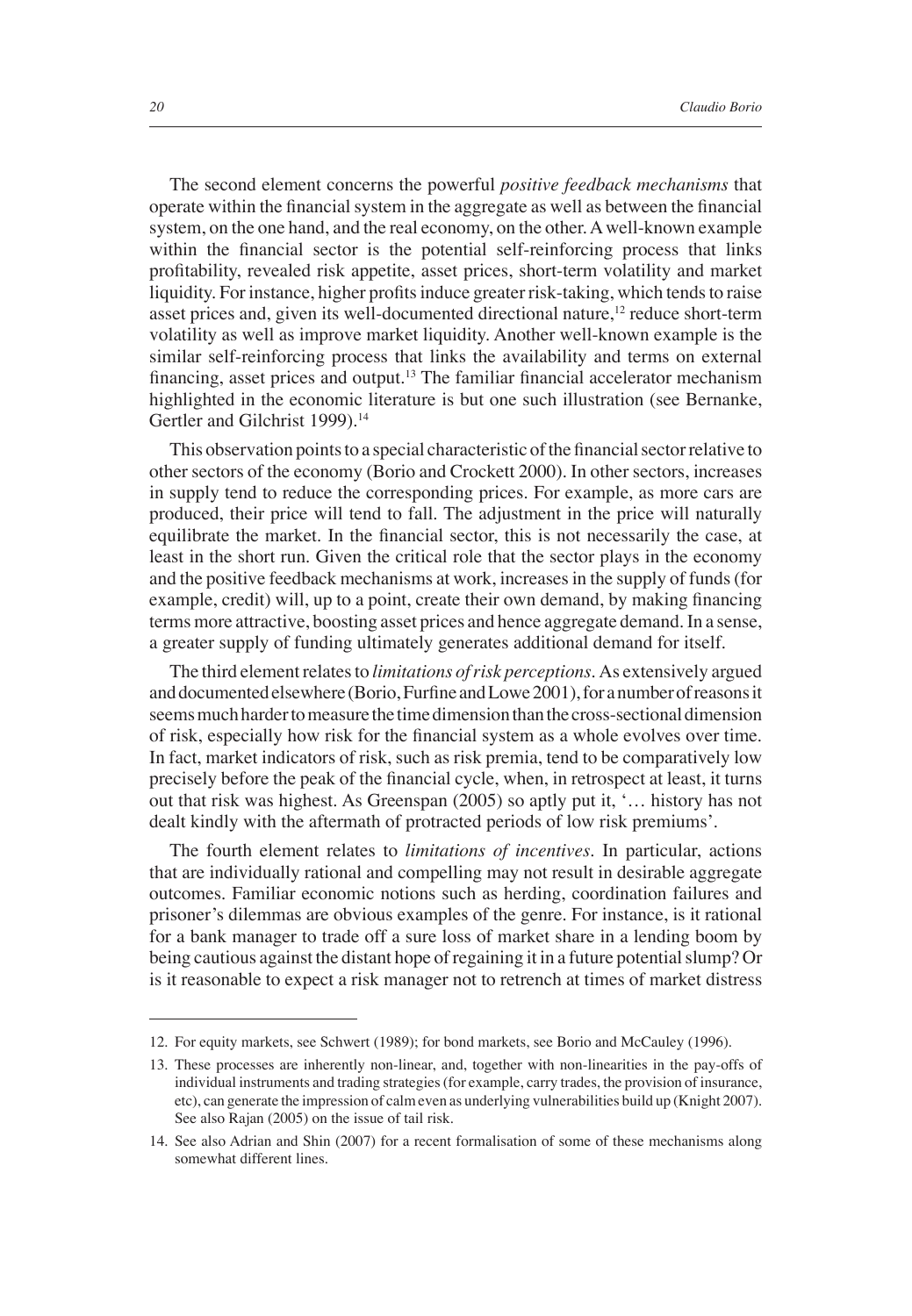simply because, if everyone did the same, a vicious circle of deepening financial stress could be avoided? More generally, it is not uncommon to hear market participants note that risks are indeed under-priced in markets but that, for them, leaving the market would be more costly than staying in.<sup>15</sup>

With these two types of limitations, short horizons play a key role. It is easier to extrapolate current conditions if the forecasting horizon is short. As plenty of empirical evidence confirms, mean reversion in expectations is a property of longer horizons (Frankel and Froot 1990). Similarly, longer horizons could at least reinforce some of the reputational effects that might limit the influence of limitations of incentives. In turn, short horizons can reflect rational contract terms aimed at addressing some of the principal-agent problems endemic in finance noted above, with possibly unintended consequences in the aggregate (Rajan 1994, 2005). The tendency to monitor and judge performance on a frequent basis is one such example.<sup>16</sup>

#### **3.2** Implications for financial distress

The four elements just outlined underpin what is the most classic source of financial distress – overextension in risk-taking and balance sheets in good times, masked by the veneer of a vibrant economy. This overextension generates financial vulnerabilities that are seriously exposed only once the economic environment becomes less benign, in turn contributing to its further deterioration. The risk that builds up in good times simply materialises in adversity. The build-up and unwinding of financial imbalances is what can be termed the potential 'excessive procyclicality' of the financial system (Borio *et al* 2001; Goodhart 2004). The term, in fact, is nothing but a more modern way of denoting those processes that, nuances aside, long-standing observers of financial instability such as Kindleberger and Minsky had already extensively and colourfully discussed in their writings (Minsky 1982; Kindleberger 1996).

To be sure, given the presence of positive feedback mechanisms, the financial system has a number of natural procyclical elements. This is part of its physiology. Excessive procyclicality refers to the pathological manifestation of the same processes. It refers to those episodes in which, given the limitations of risk perceptions and incentives, the processes go too far, sowing the seeds of subsequent financial instability with

<sup>15.</sup> As Charles Prince, Citigroup's Chief Executive Officer, vividly put it: '... as long as the music is playing, you've got to get up and dance' ('Citi Bullish on Buy-Out Boom', *Financial Times*, 10 July 2007, p 15).

<sup>16.</sup> It is, of course, often exceedingly hard in practice to distinguish between the roles of incentives and risk limitations. The search for yield which has been under way in markets in recent years provides some telling examples (BIS 2007a). It has been known for some time, for instance, that ratings of structured products can be misleading if taken as sufficient statistics for the corresponding credit risk by simply extrapolating from those of corporate bonds. Specifically, even if the expected (average) loss associated with them may be the same, the unexpected loss (tail of the distribution) can be considerably higher (for example, CGFS 2005). After all, this is precisely one reason why the yields on them tend to be higher. It is hard to tell, however, to what extent investments in these products reflect conscious attempts to seek higher yields in full recognition of the higher risks or, possibly, an underestimation of those risks.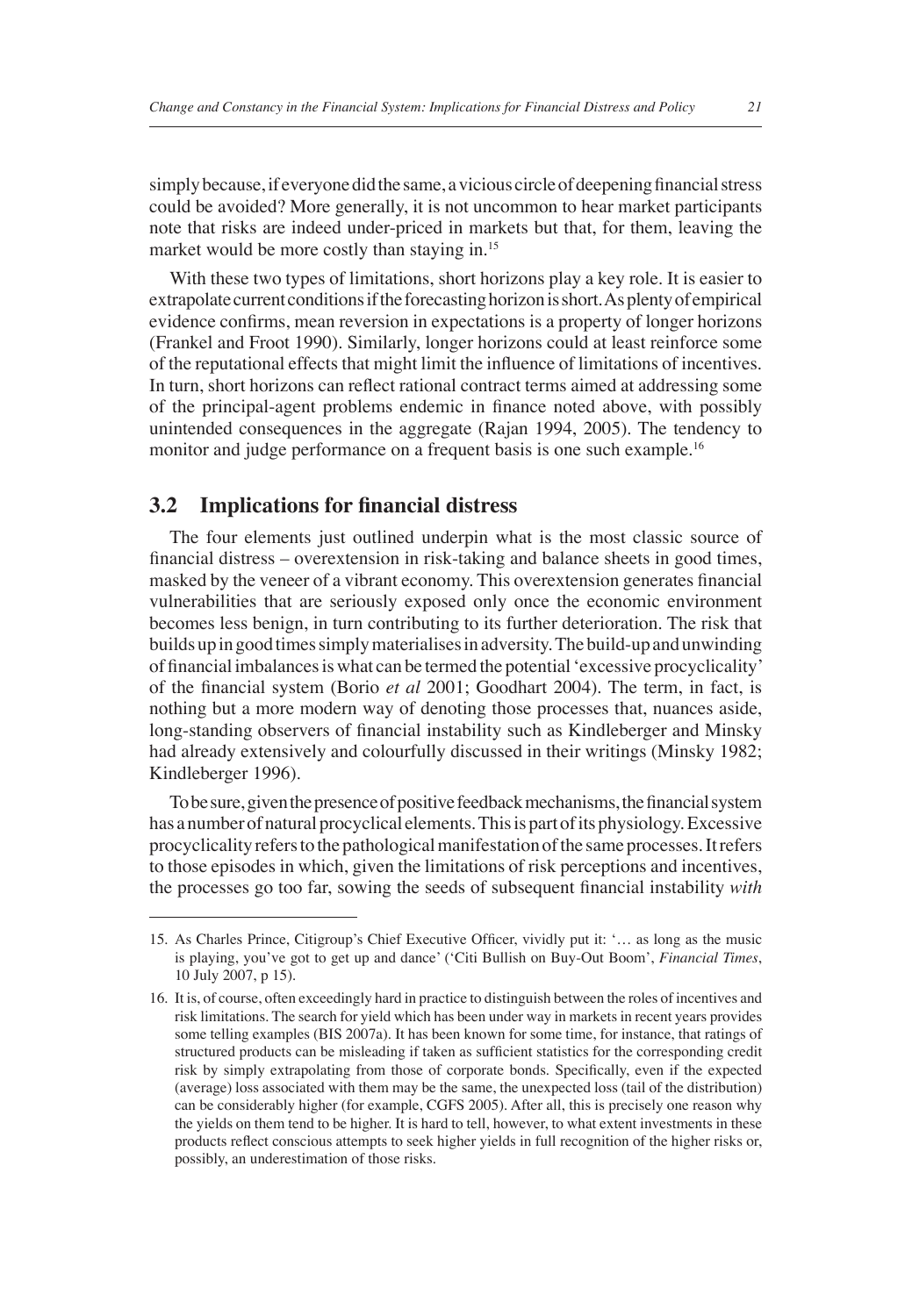*potentially serious macroeconomic costs*. The financial system turns into a shock amplifier.<sup>17</sup> Such episodes have tended to be irregular and infrequent, not occurring every business cycle. By their very nature, the build-up of financial imbalances takes considerable time and requires a conjunction of favourable circumstances.

Analytically, a key implication of this view is that any model of financial instability should have three key properties (Borio 2003b). It should be dynamic, not static. It should incorporate in a meaningful way the interactions between the real economy and the financial system. And it should pay close attention to the endogenous nature of the processes through which financial imbalances build up and unwind. The exogenous shock, if any, that finally triggers distress is the least interesting part of the story. Financial instability is not like a meteorite strike from outer space; it is more like the result of the sudden release of the pressures that build up owing to the shifts in the tectonic plates of the planet. $18$ 

#### **4. Policy**

This view of financial instability also has significant implications for policy. For one, it suggests that thinking of the challenge simply in terms of ensuring that the financial system is resilient to *exogenous* shocks, while useful, is not the complete story. For the characteristics of the financial system may also help to *generate* those shocks, not just passively absorb or amplify them. More specifically, if the problem is one of overextension in good times then at least part of the answer is to find ways of keeping that overextension in check. As always, prevention is better than cure. The challenge, therefore, is to design a policy response that addresses this constant feature of financial instability while at the same time tailoring it to the evolving profile of the system.

What does this mean in practice? In thinking about possible strategies, an analogy with the design of policies towards road safety can be helpful. A holistic policy does not just involve ensuring that (i) the *state of the roads* is fine and (ii) there are sufficient *buffers* to limit the damage of any accidents that do occur. Importantly, it also involves ensuring that (iii) the speed is not excessive given the design of the system, the characteristics of the cars that travel on it and traffic conditions (the '*speed limits*' question).

<sup>17.</sup> For an alternative analytical perspective on the conditions under which the financial system can act as a shock absorber or amplifier, see Allen and Carletti (2007).

<sup>18.</sup> Seen from this perspective, the changes that the financial system has been experiencing are a double-edged sword. On the one hand, financial innovation has allowed for the possibility of a better distribution of risk, more widely dispersed and held by those that are more willing and better able to manage it. As a result, the financial system could be more resilient than in the past and it would be easier to smooth real spending patterns in the event of external 'shocks'; certainly, the experience since the late 1990s can support this conclusion. On the other hand, the increased ability to obtain external funding and/or to economise on it, via derivative instruments, has also made it easier to hold leveraged positions while growing competitive pressures may have added to the incentive to take on risk. This could accommodate the build-up of financial imbalances more easily than in the past, and hence also be a source of 'shocks' to the system (see below). The jury is still out on this.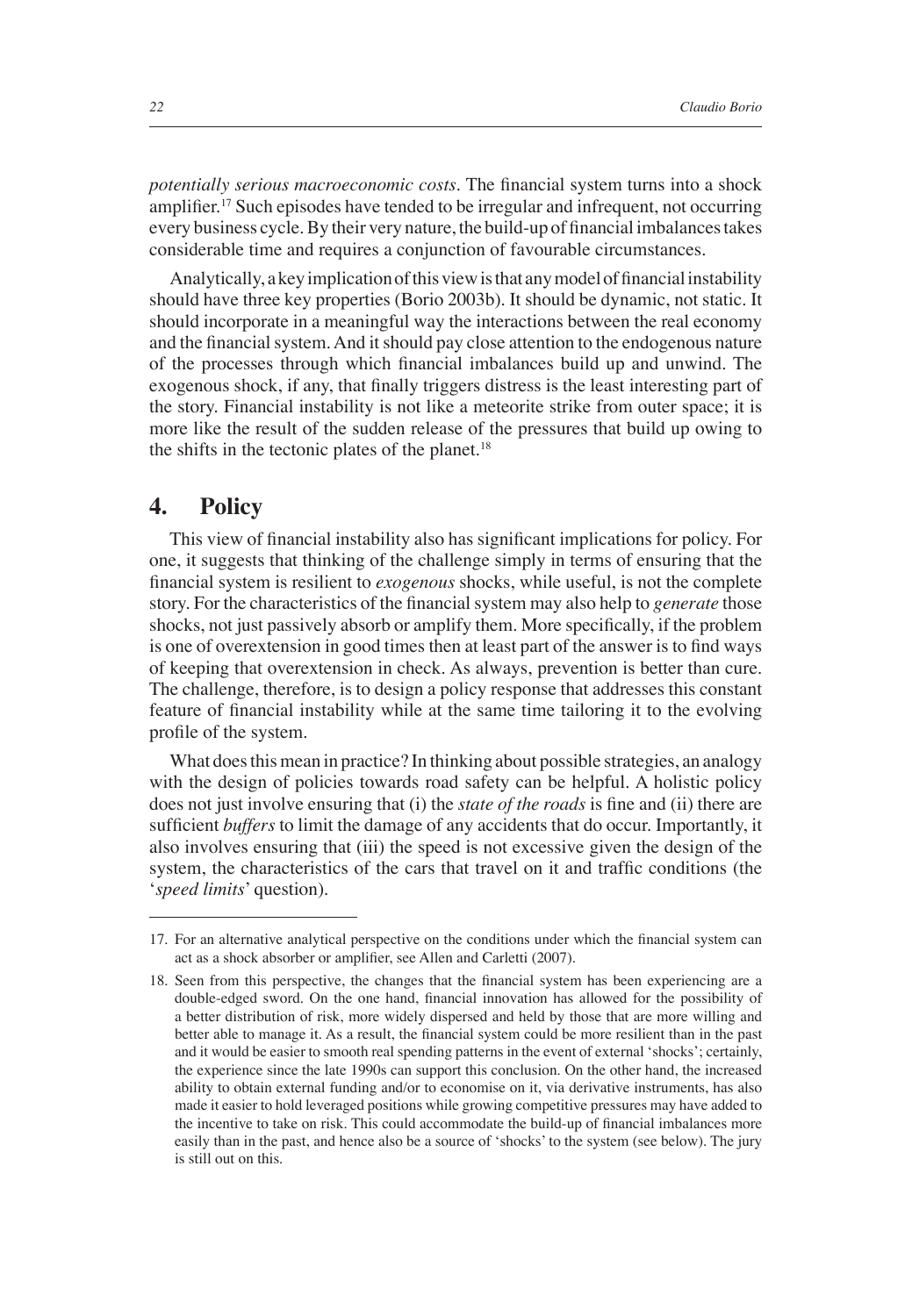On balance, an assessment of the policies implemented to date suggests that a lot of very good work has been done in the first two areas; arguably, however, the third could benefit from more attention. To continue the analogy, the point is not that the maximum speed should be invariant with respect to the state of the roads and the buffers in place. On the contrary, one reason for improving conditions in these two areas is precisely to support higher speeds! Better risk measurement should to some extent allow more risk-taking. Rather, it is that beyond a certain point, higher speeds (in part induced by an increased sense of safety) could undo the good progress made in the other areas.<sup>19</sup>

While the mapping between policy initiatives and the three areas is not perfect, what follows elaborates on this assessment based on the proposed taxonomy. The objective is not to provide a comprehensive evaluation of the policies implemented in recent years. It is simply to add sufficient 'flesh to the bones' through some illustrations so as to clarify the main concept. In the process, the analysis also highlights how the calibration of policy action has been tailored to the evolution of the financial system as well as some of the challenges it has faced.

#### **4.1 State of the roads**

The policies that best fit the analogy under the heading of 'improvements in the state of the roads' are all those that aim at limiting the likelihood of accidents by strengthening the financial infrastructure.

The neatest example is the extensive work done to strengthen *payment and settlement systems.* Over the years, major efforts have been made to improve their architecture and risk characteristics, notably through the introduction of Real-Time Gross Settlement (RTGS) systems, and by promoting the implementation of Delivery-versus-Payment for securities and of Payment-versus-Payment for foreign exchange transactions, such as through CLS Bank (Borio and Van den Bergh 1993; BIS 1994; Borio 1995; Galati 2002). The central bank Committee on Payment and Settlement Systems (CPSS) has been instrumental in these efforts. More recently, the steps taken to improve confirmation and settlement in over-the-counter credit derivatives deserve highlighting, with the official authorities playing a key catalytic role (Geithner 2006). This was another area in which the infrastructure risked lagging behind business imperatives.

Another example includes the major efforts made to develop a set of agreed international financial reporting standards (Crockett 2002). As highlighted by the Asian crisis and the high-profile failure of Enron, reliable accounting standards are an important pillar of the financial infrastructure. Substantial progress has been made in this area. At the same time, it has not always been easy to reconcile the perspective of accountants and those of prudential authorities, given the tension between the objectives of providing an 'unbiased' picture of the condition of the

<sup>19.</sup> The mechanism is analogous to the well-known 'safety belt' effect, whereby the introduction of safety belts could induce drivers to be more careless, possibly even leading to more casualties among innocent bystanders (Peltzman 1975).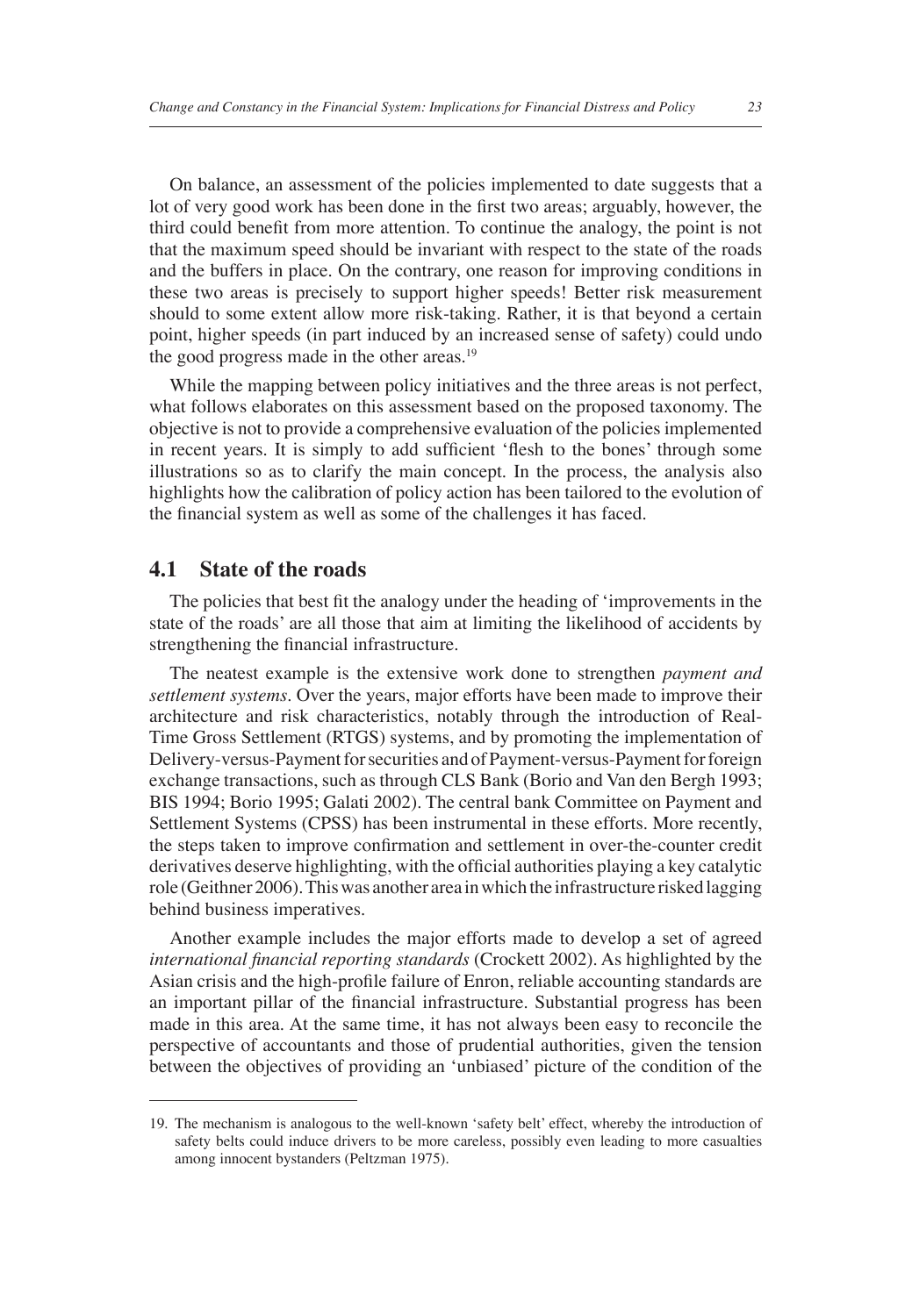firms and of instilling prudence into their behaviour. Likewise, ensuring consistency between accounting standards and principles of good risk management has proved to be a challenge (Borio and Tsatsaronis 2006; see also below).

#### **4.2 Buffers**

The term 'buffers' is here intended to apply to all those policies aimed at limiting the risk that a shock, such as a major fall in asset prices or an economic downturn, could lead to financial distress. The corresponding measures can either be *ex ante* or *ex post*.

A natural example of *ex ante* buffers relates to *minimum capital standards*. In fact, nowadays the standards are calibrated precisely to cover all losses up to a given level such that the probability of failure within a particular horizon remains suitably low. Since the late 1980s, prudential authorities have made major, and successful, efforts to strengthen minimum capital standards, helping to improve the degree of capitalisation of the industry. Building on the initial Capital Accord, the work done under Basel II to develop and implement the second generation of bank capital standards, much more sensitive to risk, has represented a landmark in this area (BCBS 2006). Similar efforts are proceeding in the insurance industry. Importantly, in order to take into account the blurring of distinctions between different types of intermediary, much thought has been given to greater convergence across sectors. And the demands of financial globalisation have meant that cross-border issues have figured prominently, generating pressure towards international convergence.

*Ex post* buffers involve the various mechanisms to *manage distress* once it arises, containing the damage and/or nipping it in the bud. The mechanisms are quite varied, depending on the nature of the strains and institutional factors. They involve the authorities acting as, *inter alia*, honest brokers, solvency- and liquidity-support providers, and overall coordinators of orderly wind-downs and restructurings. The well-known challenge in this area is to ensure an orderly resolution of the strains without risking sowing the seeds of future problems by weakening financial discipline (that is, creating moral hazard).<sup>20</sup> In other words, the risk is precisely that the buffers may induce drivers to drive faster in the future.<sup>21</sup>

The changes in the financial system have raised two key challenges for the management of distress.

The *globalisation of finance* has highlighted the complications that arise when the distress has an international dimension. As distress strikes, the perspective of national authorities may well diverge, raising daunting questions regarding the incentives and ability to ensure an orderly resolution (see, for example, Goodhart 2004; BIS 2007a). The difficulties are exacerbated by asymmetries in the size of institutions, as when

<sup>20.</sup> Early structured intervention has been proposed to limit moral hazard, but its effectiveness in the case of distress at a core LCFI has yet to be proven.

<sup>21.</sup> See White (2004) for a perspective on the possible ways in which changes in the financial system may be altering the scope of safety nets.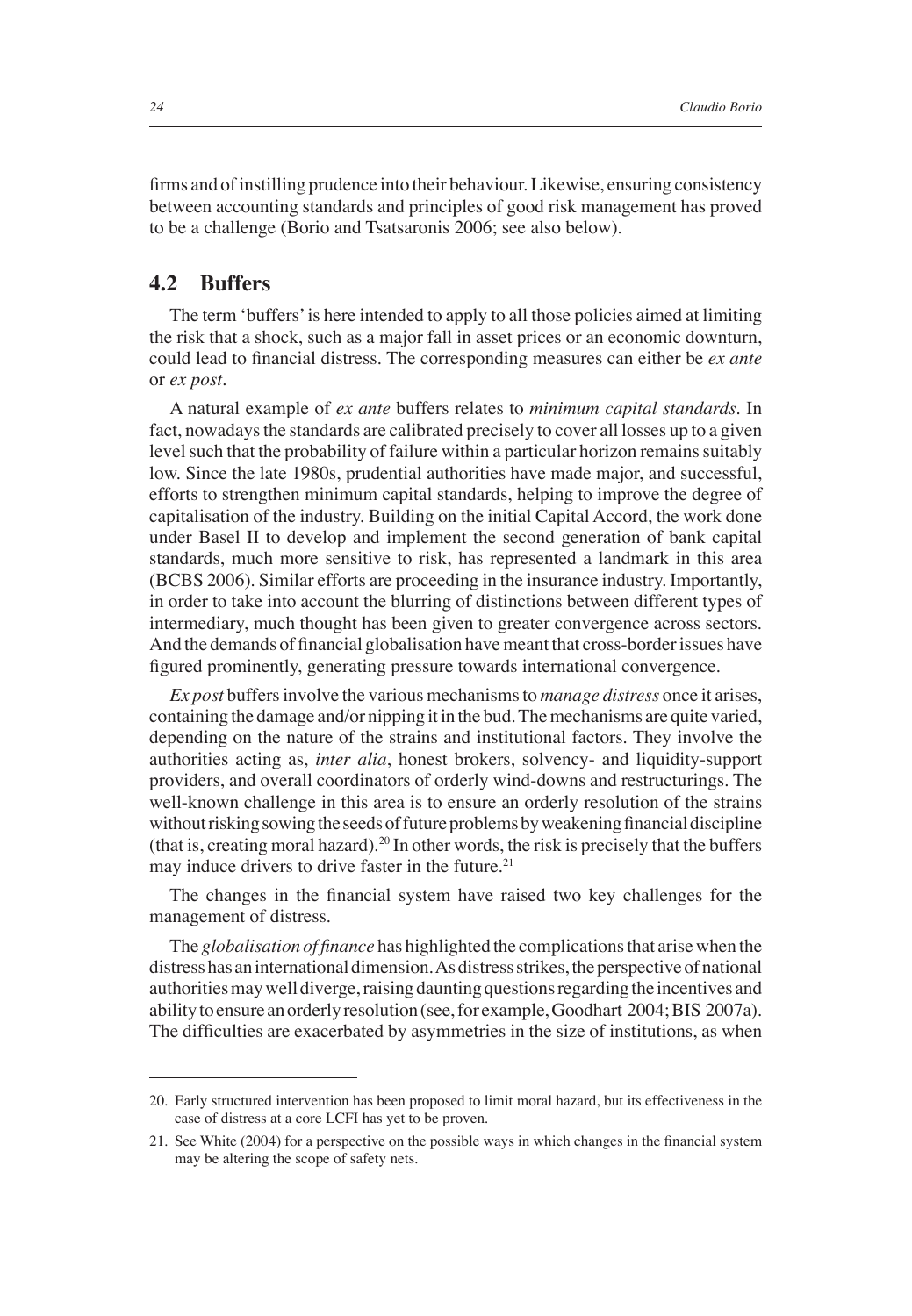the institution in distress is systemically important in the host country but not in its home base. Considerable, quiet efforts have been made in recent years to address these issues. Whether they suffice, however, is still moot.

The *marketisation of finance* has meant that, compared with the past, the management of distress is more likely to deal with disturbances involving serious dislocations to market functioning. The case of LTCM discussed above is one such example. One open question regards the effectiveness of emergency liquidity provision. Can the indiscriminate provision to the markets, as opposed to the institutions in distress, be trusted to flow to the 'right' locations? The LTCM case appears to suggest that it can, at least if supported by more targeted intervention, in that case with the central bank acting as honest broker. Whether this experience can be generalised to intervention that excludes targeted steps is unclear. After all, concerns with counterparty risk may persist if the relevant counterparty does not receive support, possibly inducing a more generalised withdrawal from transactions and a drying-up of market liquidity. In addition, is a generalised infusion more or less likely to generate moral hazard compared with a more targeted one? One view is that it is less likely to do so; Bagehot's classic prescription was based on this premise. An alternative view is that such indiscriminate infusions may be too blunt, as they lift all boats, supporting also those that may be taking too much risk but are not yet in overt distress.22

#### **4.3 Speed limits**

What about speed limits? At a minimum, a speed limit would act as a restraint on risk-taking, preventing it from moving too far into the danger zone.<sup>23</sup>

One obvious candidate is *better risk measurement and management* at individual institutions. Clearly this is a must, and much has indeed been done. In particular, in banking, Basel II has been instrumental in encouraging improvements and hardwiring best practice. Think, for instance, of the fact that the implementation of the new framework has been delayed in part because banks did not keep historical records of the default experience on their loans. Moreover, great attention has rightly been paid to encouraging improvements in the management of counterparty risk and the potential evaporation of liquidity in markets (CRMPG 1999; CRMPG II 2005).

<sup>22.</sup> Moreover, broader and contentious first-order questions arise concerning the longer-lasting implications of adjustments in the *monetary policy stance*, defined as adjustments in policy rates, which may accompany the injection of liquidity. The risk here is misjudging the calibration of the monetary easing and finding it hard to reverse it in a timely manner, with possible untoward longer-term implications for the policy stance (Borio 2003a). The need to take decisions within a very tight time frame and in a state of great uncertainty about the potential consequences of a hands-off approach can easily increase the risk of an over-reaction. For an analysis that stresses the potential moral hazard implications of policy easing, see White (2006a).

<sup>23.</sup> This notion of speed limits is related to, but is much broader than, the one used by, say, Honohan (1997). In that paper, speed limits refer specifically to limits on (bank) asset/loan growth. Here the term refers to any arrangement that is designed to constrain the build-up of excessive risk in the system (see below).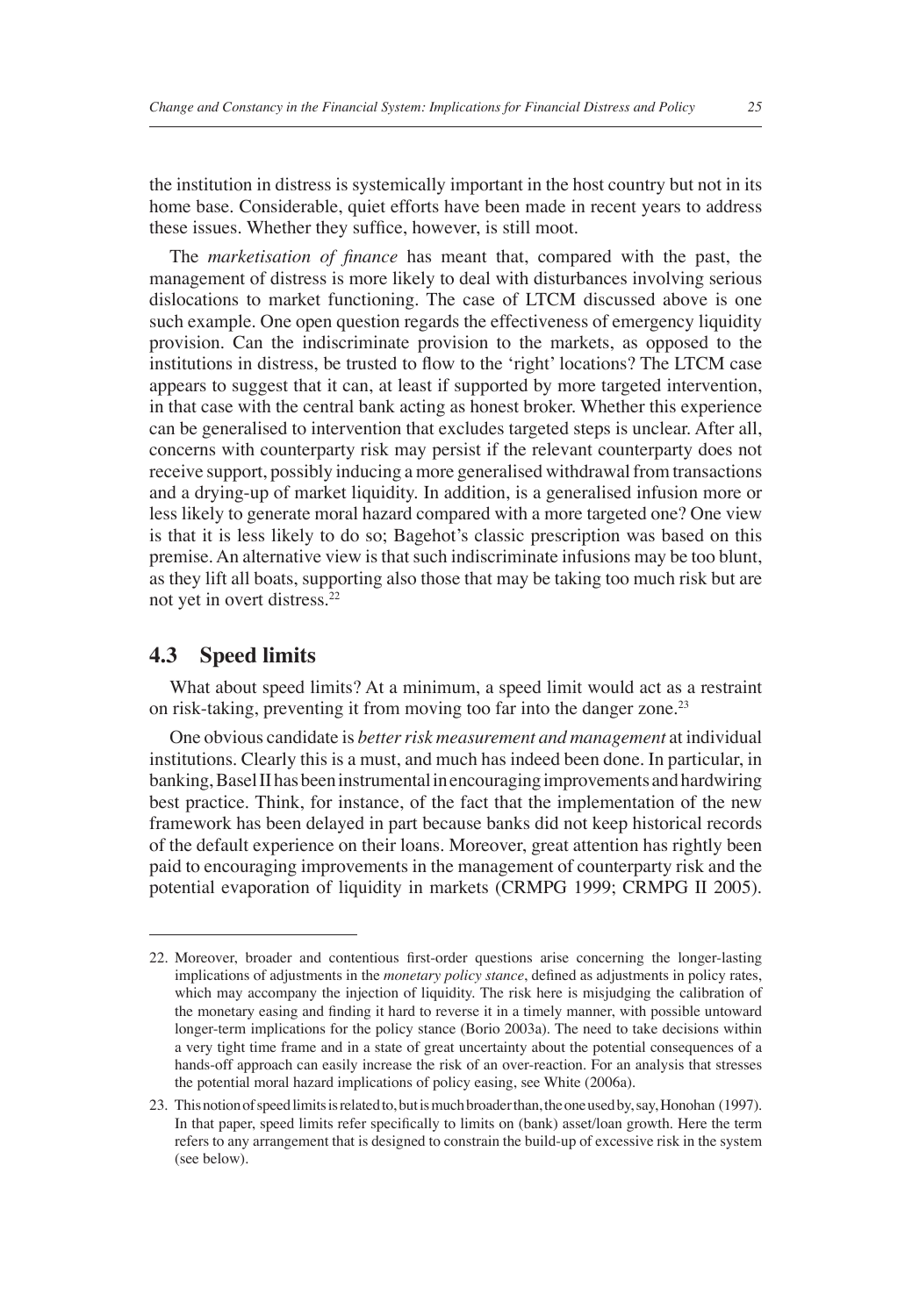Stress tests can be quite helpful.<sup>24</sup> This general indirect approach, for instance, has underpinned efforts to address the potential risks raised by hedge funds (BCBS 2000; FSF 2007).

Even so, to the extent that some of the limitations of incentives noted above are not addressed, better risk measurement could act more like a speedometer than a speed limit *per se*. That is, it could be a more accurate gauge of the travelling speed (the amount of risk being taken) rather than a brake slowing it down.25

Another obvious candidate is *stronger market discipline.* Again, this is an important area in which much progress has been made. In particular, efforts have focused on encouraging better disclosure of the risk profiles of financial firms. Most recently, here too Basel II has been quite helpful, through Pillar III. Moreover, this is an area in which further improvements could be made, in part using the influence of those that set accounting standards. As extensively argued elsewhere (Borio and Tsatsaronis 2004, 2006), attention has so far concentrated on estimates of expected losses and of the variability in values (such as value-at-risk and, to a lesser extent, stress-test measures). More attention should be given, in particular, to the uncertainty that surrounds point estimates of current values. As marking-to-model becomes more widespread, this type of information is bound to grow in importance, as it is critical to avoid lulling participants, particularly end-users, into a false sense of security. The wide dispersion of valuations of tranches of mortgage-backed securities exposed recently in connection with the strains at some hedge funds have highlighted the relevance of such concerns.

Even so, disclosure is potentially subject to similar limitations to those that affect better risk measurement. In particular, episodes of widespread financial distress suggest that markets are comparatively more effective in exerting discipline on 'outliers' than in limiting generalised overextension. Here, too, a mixture of the limitations of risk perceptions and incentives is arguably at work. The fact that policy-makers' intervention is more likely in the case of generalised distress also plays a role. The problem here is a form of time inconsistency not dissimilar to the one so familiar in the context of monetary policy.

Now, pursuing the analogy, an ideal speed limit would vary with the design of the roads and traffic conditions. This means that it would slow the build-up of vulnerabilities (overextension/financial imbalances) by increasing the resistance to them as they develop (a kind of 'dragging anchor'). By the same token, it would allow the speed to pick up following any strains that do materialise (by 'releasing the drag'). In other words, it would act as a *stabiliser* in both upward and downward

<sup>24.</sup> Despite the improvements made, however, stress tests still find it particularly hard to take proper account of liquidity risk and of the interaction between various types of risk (for example, counterparty, market and funding liquidity risks). Ultimately, this results from difficulties in capturing adequately the 'endogenous' dimension of risk, which reflects the implications for asset prices and market functioning of the aggregate behaviour of participants; see for example Borio (2003a) for a detailed discussion.

<sup>25.</sup> See, for instance, Lowe (2002) for a discussion of the procyclicality of the output of credit risk measurement systems and Borio and Shim (2007) for some elaboration on this point.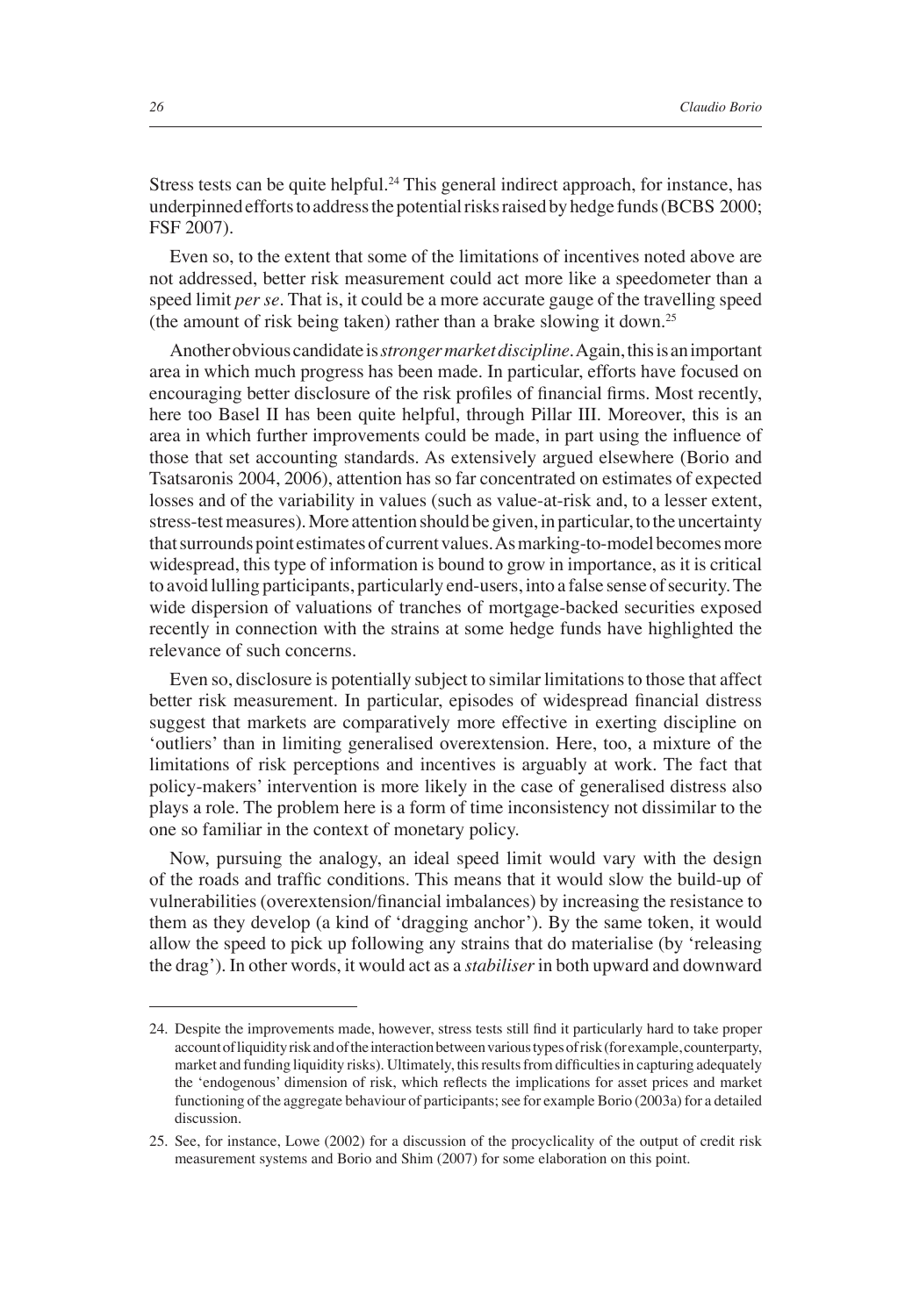phases. Technically, the shadow price of the measures would increase with the build-up of the vulnerabilities and fall as they materialise. This is one distinguishing property of what has elsewhere been referred to as the 'macroprudential' approach to financial regulation and supervision (Crockett 2000; Borio 2003b; Knight 2006; White 2006b).

There is, however, an important catch. It is very hard to say what the speed limit should be. For instance, is a boom sustainable or not? Are financial imbalances building-up or is a new sustainable trend in place? And it is very tricky to design the speed limit effectively.

With these reservations firmly in mind, it is still possible to suggest three broad directions for policy that would be consistent with this approach.

The first direction is to give priority to *reliance on built-in stabilisers* over discretionary measures (Borio and Shim 2007). The main reason is that real-time identification of the imbalances is difficult and acting upon it is even more so, given institutional and political economy constraints. The main advantage of builtin stabilisers is that, provided they are related to reasonably robust aspects of the imbalances, they leave less room for policy error. Moreover, once in place, they do not require continuous justification, and hence can act as an effective pre-commitment device. As such, they can relieve pressure on the supervisors not to take action during the boom, given that a tightening of prudential standards would inevitably be seen as going against the manifest view of the markets. Without built-in stabilisers, action could be taken too late, if at all. Finally, the presence of built-in stabilisers can influence private behaviour *ex ante*, encouraging more prudent behaviour. The best analogy here is with built-in stabilisers in fiscal policy.

Several examples spring to mind; all based on reliance on through-the-cycle or stress-test measures. One is statistical loan provisioning, based on loan loss experience over several business cycles (for instance, as introduced by the Bank of Spain). Another is conservative loan-to-valuation ratios, both in terms of size of maximum ratios and the methodology for the valuation of the collateral. Yet another is using inputs based on long-term averages or stress parameters in minimum capital requirements. Think, for instance, of the use of estimates of downturn loss-givendefault provided for in Basel II. Similar arrangements can also apply to instruments designed to address market malfunctioning, such as the evaporation of market liquidity under stress. Reliance on through-the-cycle margining practices to address counterparty risk, as noted by Geithner (2006), would be a welcome step.26

The second direction is to allow for the possibility of complementing built-in stabilisers with *occasional discretionary measures*. This would serve to reinforce the effect of built-in stabilisers in cases in which it was found appropriate. And it would permit tailoring the policy response to the specific characteristics of the imbalances, which vary in shape and size, such as in terms of the sectors affected. The possible measures range widely, but the basic principle is to tighten the calibration

<sup>26.</sup> Another, quite distinct, possibility could be to seek to influence remuneration schedules; see Rajan (2005).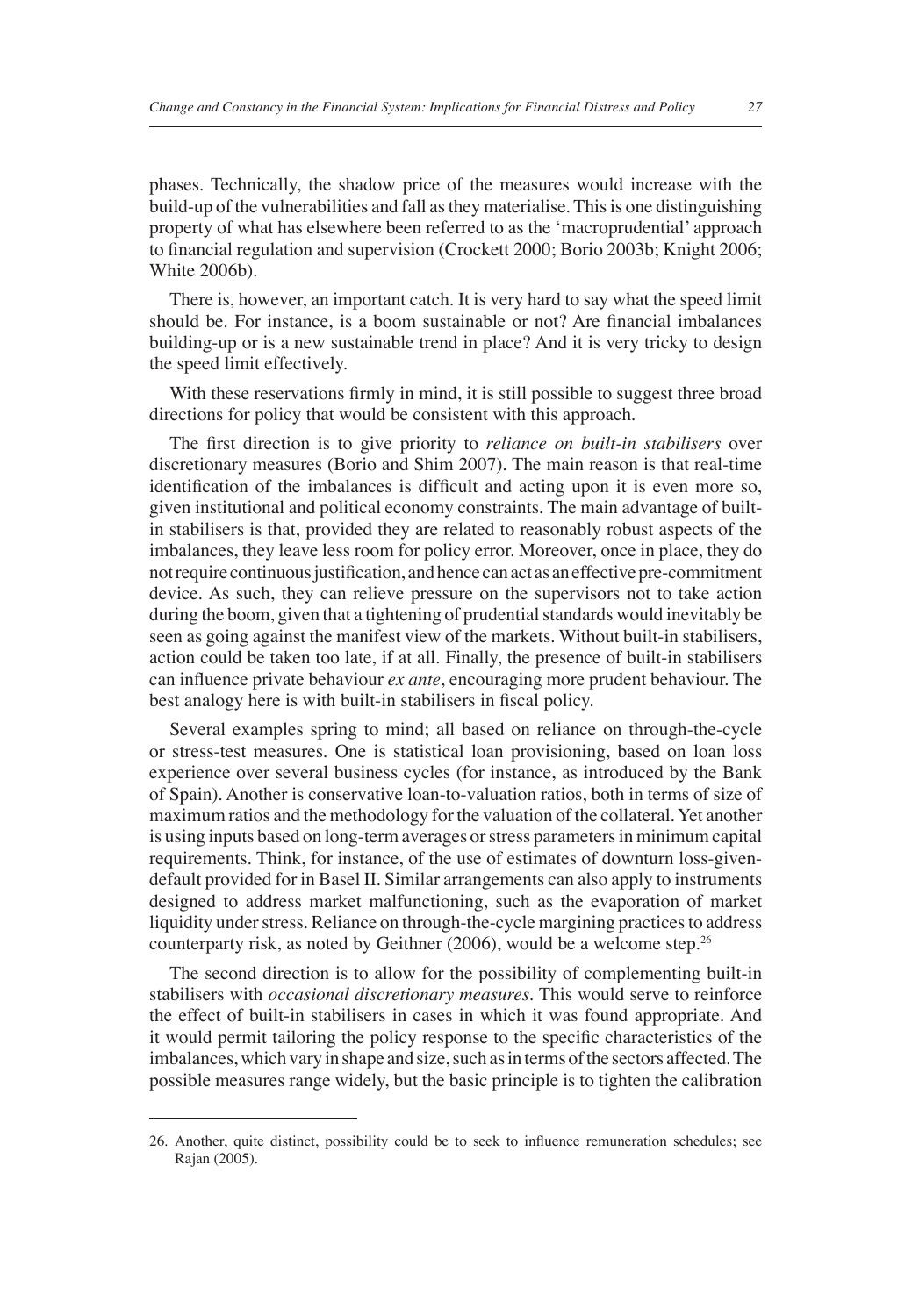of the various prudential tools or the intensity of the supervisory review if the authorities suspect that imbalances are building up. In banking, Pillar II of Basel II provides the basis for effective action in this context, not least because of the ability of supervisors to make use of the outcomes of stress tests. As described in detail in Borio and Shim (2007), in recent years discretionary measures to address the build-up of financial imbalances have been used more frequently than in the past in many countries.

One prerequisite for effective action along these lines is to be able to measure with sufficient reliability system-wide risk in real time. In recent years, major efforts have been made to improve policy-makers' ability to do so. On the one hand, considerable resources have gone into developing quantitative tools. One set of tools, known as early warning indicators, have sought to provide the basis for assessments of the likelihood of system-wide distress.<sup>27</sup> Another set of tools, known as macro stress tests, have sought to provide estimates of the damage caused to the financial system by large macroeconomic shocks (such as a major recession or a sharp fall in asset prices). On the other hand, more qualitative evaluations of system-wide vulnerabilities are now routinely carried out at the national and international level by central banks, supervisory authorities and international financial institutions. For example, the Committee on the Global Financial System plays such a role at the BIS and its representative in turn participates in similar assessments made by the Financial Stability Forum. These regular monitoring exercises are complemented by tailored studies that evaluate structural vulnerabilities. The Joint Forum (2005) study on the extent of credit risk transfer between banks and insurance companies falls into this category. But despite the improvements made, the results have so far fallen well short of providing a basis for policy decisions that could compare, say, with that which informs monetary policy.

The third direction is to strengthen *cooperation among the relevant authorities* in the development and, where appropriate, implementation of the various policies above. Responsibility for financial stability is quite diffused. It is shared, at a minimum, among prudential authorities, monetary authorities and ministries of finance. In addition, increasingly, the policies pursued by accounting authorities can also have first-order effects.

A few examples may suffice to highlight the tight interconnections between these various policies. Take accounting first. Despite favourable modifications, the international accounting standard for the valuation of financial instruments

<sup>27.</sup> Some of this work has also been carried out at the BIS (Borio and Lowe 2002). The key idea behind these real-time indicators is to exploit the basic characteristics of the build-up of financial imbalances. The indicators seek to capture joint excessive asset-price increases and credit growth. The proxies are intended to measure the co-existence of asset-price misalignments with a limited capacity of the system to absorb the asset-price reversal. Misalignments are simply captured by deviations of equity prices and possibly exchange rates from trend; the absorption capacity of the system by similar deviations from trend in the ratio of private sector debt to GDP. In its rating assessments of banking systems and countries, Fitch Ratings has implemented a combination of micro- and macro-prudential indicators, with the macro-prudential component based on this methodology (Fitch Ratings 2005).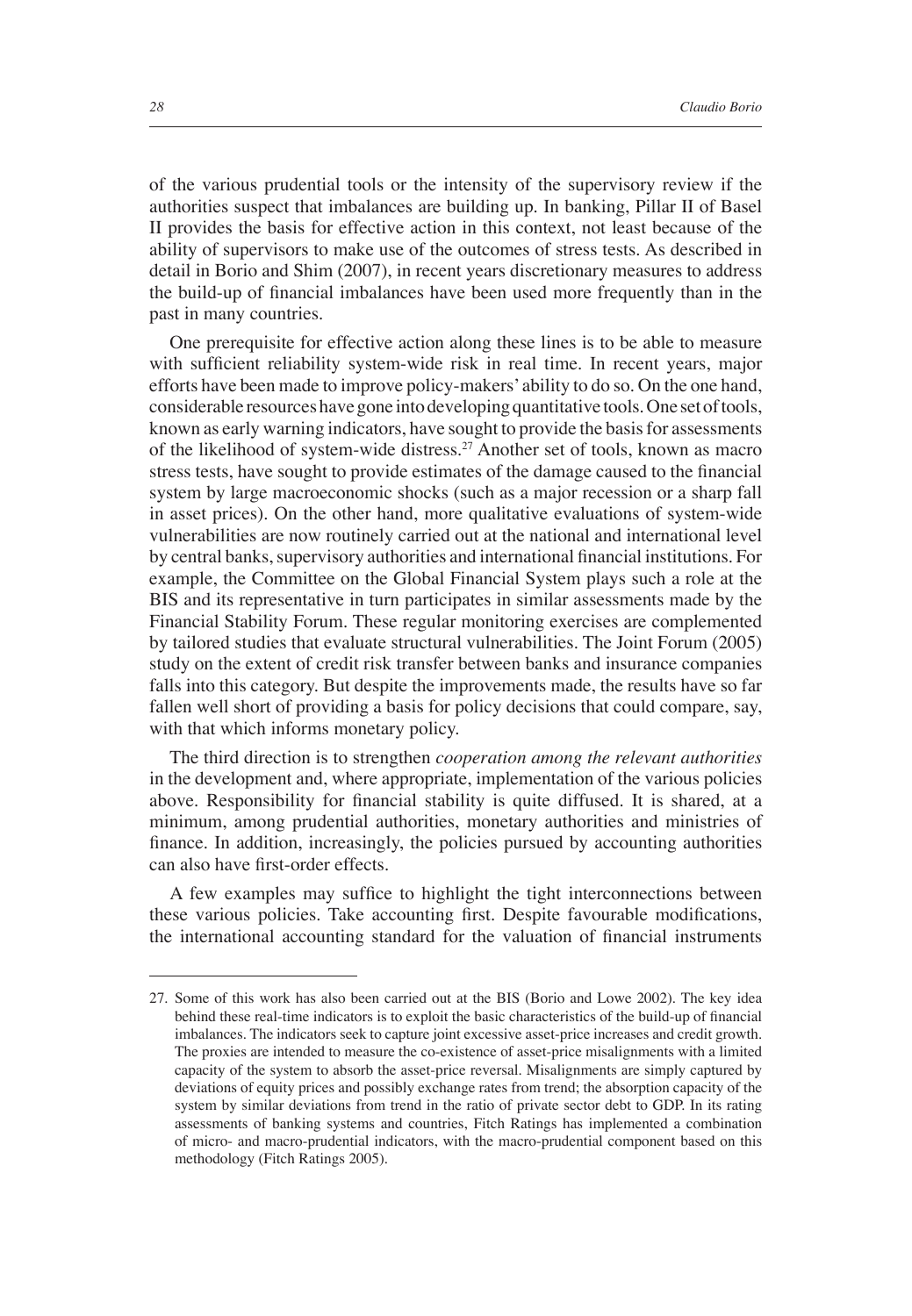(IAS 39) is not easily reconcilable with certain versions of statistical provisioning for loans, traditionally seen by accountants, and indeed securities regulators, as a form of artificial profit smoothing.<sup>28</sup> More generally, as argued in detail elsewhere (Borio and Tsatsaronis 2006), serious thought should be given to the implications of the trend towards fair value accounting for the 'speed' of the system and for the design of regulation and disclosure. As regards tax policies, the interaction between taxation and indebtedness or that between taxation and asset booms/busts are well known (G10 2003). Above all, the close nexus with monetary policy should not be underestimated. After all, the availability of, and terms on, funding liquidity are key determinants of the 'speed' of the system. To be sure, funding liquidity is partly endogenous, and it naturally behaves procyclically. Procyclicality in perceptions of values and risks, and hence in the ease with which external funding can be obtained, are critical. Even so, monetary authorities retain the ultimate influence on funding liquidity through their setting of monetary policy (Borio 2006).

Support from monetary policy can help overcome one of the limitations of prudential instruments. In a world in which financial technology has greatly increased the scope to avoid prudential restrictions, in which competitive pressures have increased the incentives to do so, and in which so much financial activity is already beyond the reach of supervision, prudential measures (in isolation) may turn out to be a rather blunt tool. By contrast, the monetary policy levers, given their pervasive impact, can be more effective. It goes without saying, of course, that the relative reliance on the two sets of tools would very much depend on various factors, ranging from country-specific institutional characteristics to the precise nature of the financial imbalances and of the broader economic backdrop against which they develop.<sup>29</sup>

## **5. Conclusion**

The financial system has been going through a phase of major structural change in recent decades; and far from slowing down, the pace of change seems to be accelerating. The technology for breaking down risk into its elementary components has spawned an extraordinary variety of new instruments and markets. The volume of transactions has surged to unprecedented highs. New players have emerged and gained possession of large parts of the financial territory; others have grown larger and more complex at the heart of the financial system. Functional distinctions between intermediaries have been eroded even as financial intermediaries and markets have become ever more tightly interdependent. Finance has become truly

<sup>28.</sup> Alternatively, prudential authorities could make the corresponding adjustment through additional capital charges (Borio and Lowe 2001; Borio and Tsatsaronis 2004). However, this would forego the disciplinary effect that might work through reported earnings, a focus of market attention.

<sup>29.</sup> The room for manoeuvre of monetary policy could also be seriously constrained. For instance, in a small open economy, a tightening of policy could induce strong capital inflows and put unwelcome upward pressures on the exchange rate. For a more detailed discussion of the coordination between monetary and prudential instruments, including an analysis of actual experience, see Borio and Shim (2007).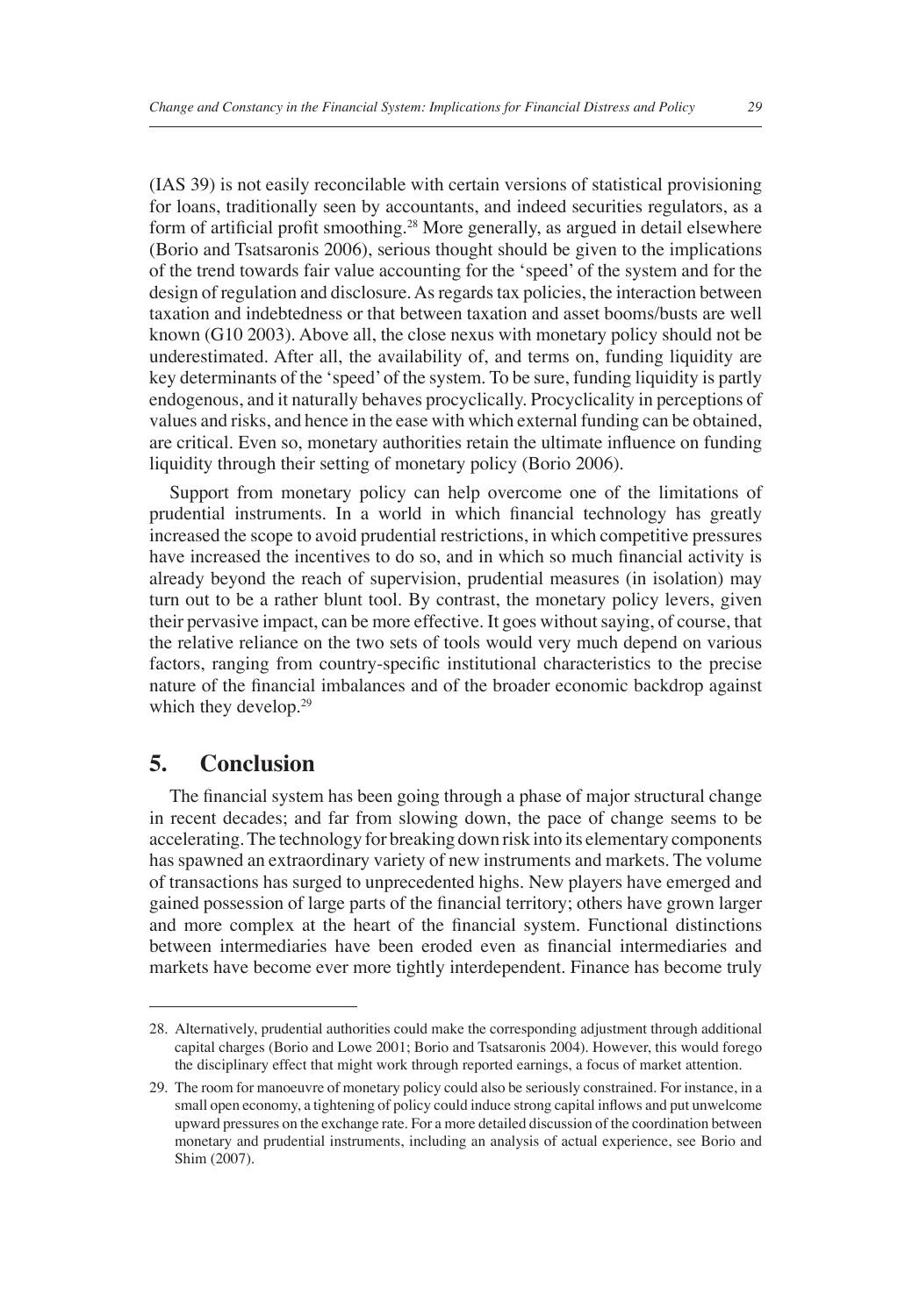global. Households are now more directly responsible for the management of financial risks than ever before. The financial sphere has greatly expanded relative to the 'real'economy.

These profound changes have had implications for the potential dynamics of financial distress. Financial distress is more likely to involve the evaporation of market liquidity and to have far-reaching cross-border effects. New players are more likely to be at its origin and/or to amplify it. The dynamics of distress may have become more unpredictable. And the transfer of risk to the household sector may arguably have lengthened the time lag between the build-up of embedded risk in the financial system and its overt emergence.

But the sea changes we have observed should not blind us to what has remained constant. For it is what has not changed that holds the key to the more durable aspects of financial instability. This paper has argued that the main form of financial instability with potentially serious macroeconomic costs has historically been, and continues to be, overextension in risk-taking and balance sheets in good times, masked by the veneer of a vibrant economy, that is, the occasional build-up of financial imbalances that at some point unwind, inflicting damage on the economy. And behind this form of instability hide four enduring characteristics of financial activity and human behaviour, namely: deep-seated and pervasive (asymmetric) information problems in financial relationships; powerful positive feedback mechanisms within the financial system as well as between the financial system and the real economy; limitations of risk perceptions; and limitations of incentives. The sea changes observed may affect the specific manifestation of these elements and their prominence, but should not be expected to alter them in a fundamental way.

This perspective has implications for policy. The challenge is to design a policy response that addresses the more enduring features of financial instability while at the same time tailoring it to the evolving financial system.

In recent years, major progress has been made in strengthening the financial system; even so, there is scope for improving the balance of the different types of policy initiatives. By analogy with policies aimed at improving safety on the roads, it could be argued that policy has so far largely focused quite effectively on improving the state of the roads and on introducing buffers (guard-rails, car bumpers and safety belts), but that more attention could usefully be devoted to the design and implementation of speed limits*.* In other words, much has been done to strengthen the payment and settlement system infrastructure and accounting standards ('the state of the roads'). Similar progress has been made in developing minimum capital standards and, with a telling question mark about cross-border arrangements, in articulating crisis management mechanisms ('buffers'). But more could be done in designing policies that would seek to limit overextension in risk-taking and balance sheets ('speed limits'). Admittedly, very good work has been done in encouraging improvements in risk measurement and management and in risk disclosures. Even so, given limitations in risk perceptions and incentives, the effectiveness of these steps may not, in the end, fully match expectations.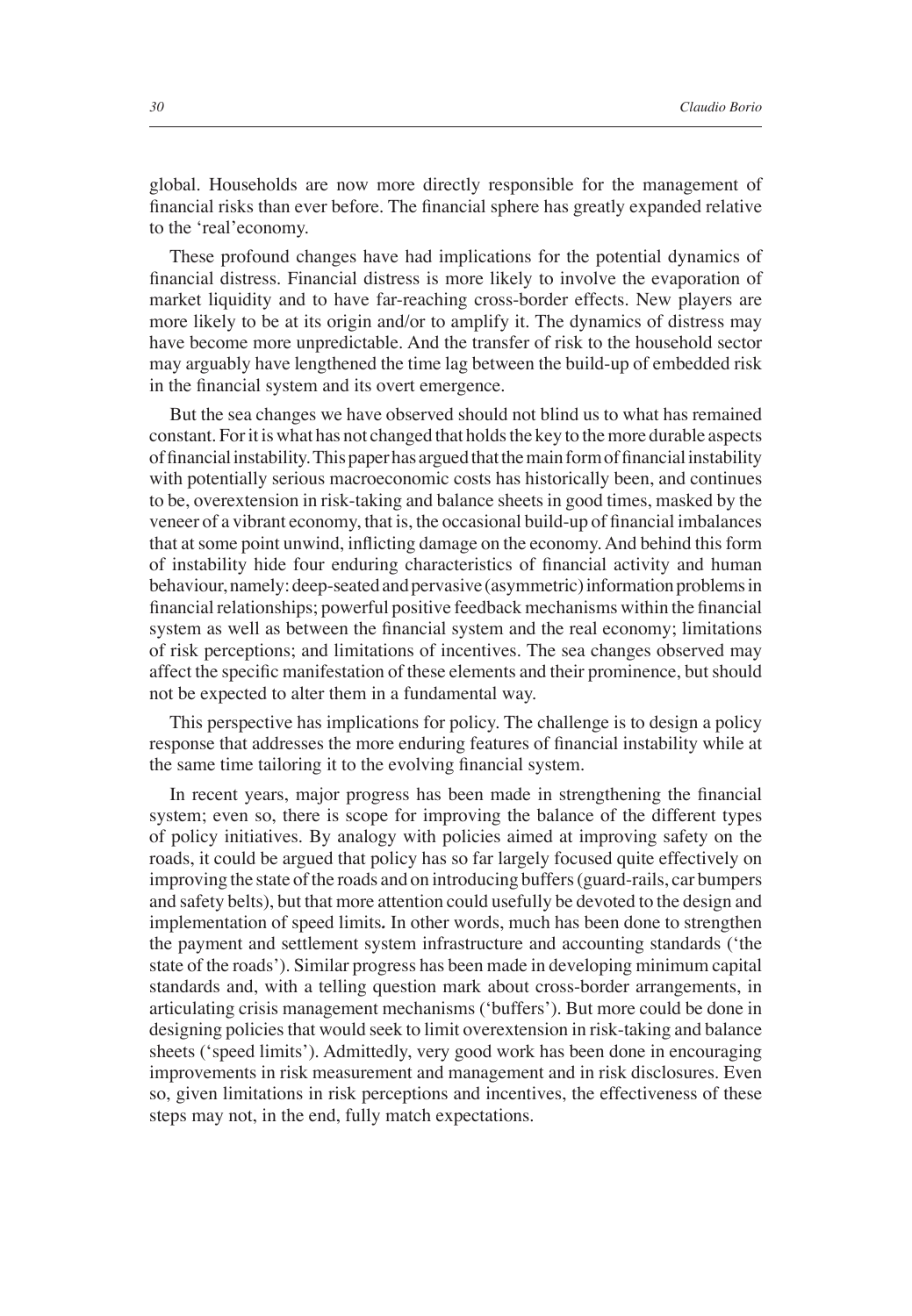Ideally, speed limits would become more binding as the risk of overextension increases. Three guidelines could inform their design. First, as with fiscal policy, built-in stabilisers appear, on balance, superior to discretionary measures. This could be achieved, for instance, by calibrating prudential instruments based on experience over whole business cycles or stress estimates. Second, discretionary measures could be deployed to complement built-in stabilisers if and when it was judged appropriate. This could help to tailor the measures to specific features of the overextension. Third, close cooperation between different authorities with responsibility for, or whose policies impinged on, financial stability would be needed. This would involve prudential and monetary authorities in the first instance, but also those who set accounting standards and the tax authorities.

No doubt, designing and implementing effective speed limits is a daunting task. The analytical, institutional and political economy challenges involved should not be underestimated (Borio and Shim, 2007). Introducing such speed limits is part of what elsewhere has been described as strengthening the macro-prudential orientation of supervisory and regulatory frameworks. Despite the challenges, some progress in this direction has been made in recent years. Continuing to follow this route holds out the prospect of edging closer to securing lasting financial stability.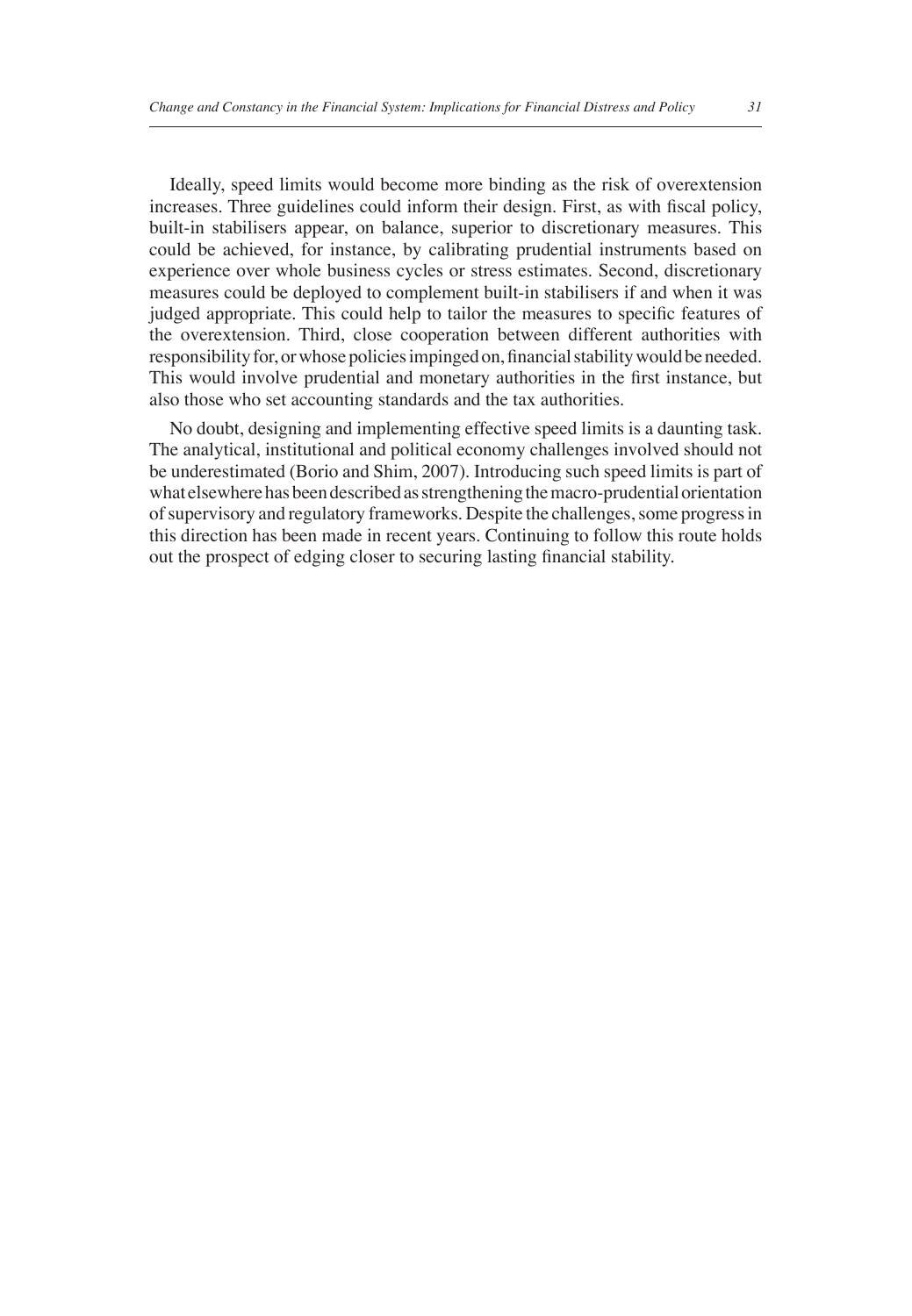## **References**

- Adrian T and HS Shin (2007), 'Liquidity and Financial Cycles', paper presented at the Sixth BIS Annual Conference on 'Financial System and Macroeconomic Resilience', Brunnen, 18–19 June.
- Allen F and E Carletti (2007), 'Financial System: Shock Absorber or Amplifier?', paper presented at the Sixth BIS Annual Conference on 'Financial System and Macroeconomic Resilience', Brunnen, 18–19 June.
- Amato JD and J Gyntelberg (2005), 'CDS Index Tranches and the Pricing of Credit Risk Correlations', *BIS Quarterly Review*, March, pp 73–87.
- BIS (Bank for International Settlements) (1994), *64th Annual Report*, BIS, Basel.
- BIS (2003), *73rd Annual Report*, BIS, Basel.
- BIS (2005), *75th Annual Report*, BIS, Basel.
- BIS (2007a), *77th Annual Report*, BIS, Basel.
- BIS (2007b), *BIS Quarterly Review*, September.
- Banque de France (2007), *Financial Stability Review: Special Issue Hedge Funds*, Paris, April.
- BCBS (Basel Committee on Banking Supervision) (2000), 'Banks' Interactions with Highly Leveraged Institutions: Implementation of the Basel Committee's Sound Practices Paper', January.
- BCBS (2006): 'Basel II: International Convergence of Capital Measurement and Capital Standards: A Revised Framework – Comprehensive Version', June.
- Bernanke BS, M Gertler and S Gilchrist (1999), 'The Financial Accelerator in a Quantitative Business Cycle Framework', in JB Taylor and M Woodford (eds), *Handbook of Macroeconomics*, Volume 1C, Elsevier, Amsterdam, pp 1341–1393.
- Bordo M, B Eichengreen, D Klingebiel and MS Martinez-Peria (2001), 'Financial Crises: Lessons from the Last 120 Years – Is the Crisis Problem Growing More Severe?', *Economic Policy*, 32, pp 51–82.
- Borio C (1995), 'Payment and Settlement Systems: Trends and Risk Management', in GG Kaufman (ed), *Banking, Financial Markets and Systems Risk*, JAI Press Inc, Greenwich, pp 87–110.
- Borio C (2000), 'Market Liquidity and Stress: Selected Issues and Policy Implications', *BIS Quarterly Review*, November, pp 38–48.
- Borio C (2003a), 'Market Distress and Vanishing Liquidity: Anatomy and Policy Options', in A Persaud (ed), *Liquidity Black Holes: Understanding, Quantifying and Managing Financial Liquidity Risk*, Risk Books, London, pp 213–248.
- Borio C (2003b), 'Towards a Macroprudential Framework for Financial Supervision and Regulation?', BIS Working Papers No 128.
- Borio C (2006), 'Monetary and Prudential Policies at a Crossroads? New Challenges in the New Century', BIS Working Papers No 216.
- Borio C and A Crockett (2000), 'In Search of Anchors for Financial and Monetary Stability', *Greek Economic Review*, 20(2), pp 1–14.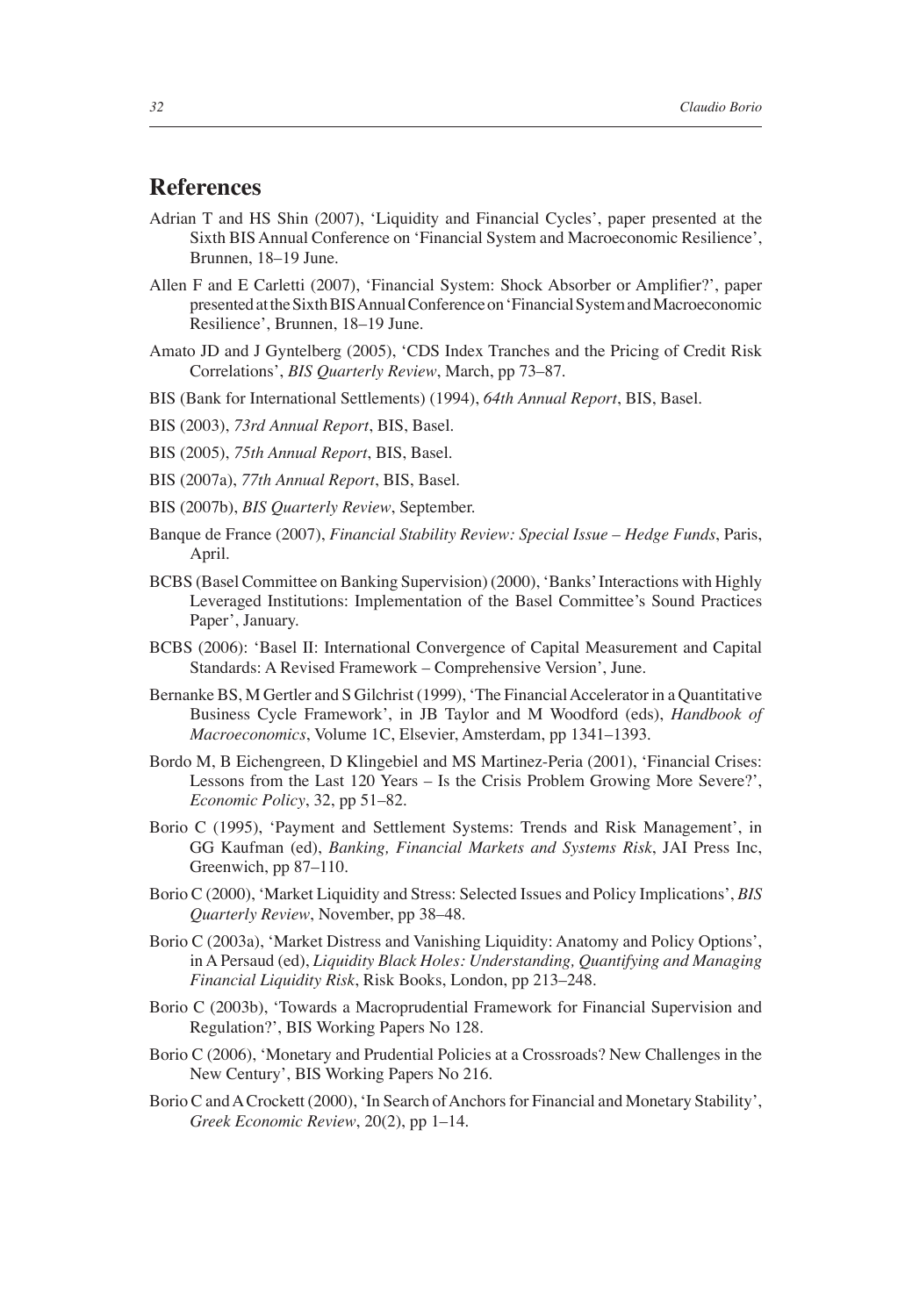- Borio C, C Furfine and P Lowe (2001), 'Procyclicality of the Financial System and Financial Stability: Issues and Policy Options', in *Marrying the Macro- and Micro-Prudential Dimensions of Financial Stability*, BIS Papers No 1, BIS, Basel, pp 1–57.
- Borio C and P Lowe (2001), 'To Provision or Not to Provision', *BIS Quarterly Review*, September, pp 36–48.
- Borio C and P Lowe (2002), 'Assessing the Risk of Banking Crises', *BIS Quarterly Review*, December, pp 43–54.
- Borio C and R McCauley (1996), 'The Economics of Recent Bond Yield Volatility', BIS Economic Papers No 45.
- Borio C and I Shim (2007), 'What Can (Macro)-Prudential Policy Do to Support Monetary Policy?', BIS working paper. Available at <http://www.bis.org/repofficepubl/ apresearchboshi070706.pdf>
- Borio C and K Tsatsaronis (2004), 'Accounting and Prudential Regulation: From Uncomfortable Bedfellows to Perfect Partners?', *Journal of Financial Stability*, 1(1), pp 111–135. A more extensive version is also available as 'Accounting, Prudential Regulation and Financial Stability: Elements of a Synthesis', BIS Working Papers No 180, September 2005.
- Borio C and K Tsatsaronis (2006), 'Risk in Financial Reporting: Status, Challenges and Suggested Directions', BIS Working Papers No 213.
- Borio C and P Van den Bergh (1993), 'The Nature and Management of Payment System Risks: An International Perspective', BIS Economic Papers No 36.
- Brunnermeier M and LH Pedersen (2007), 'Market Liquidity and Funding Liquidity', NBER Working Paper No 12939.
- CGFS (Committee on the Global Financial System) (1999), 'A Review of Financial Market Events in Autumn 1998', CGFS Publications No 12.
- CGFS (2003), 'Credit Risk Transfer', CGFS Publications No 20.
- CGFS (2004), 'Foreign Direct Investment in the Financial Sector of Emerging Market Economies', CGFS Publications No 22.
- CGFS (2005), 'The Role of Ratings in Structured Finance: Issues and Implications', CGFS Publications No 23.
- CGFS (2006), 'Housing Finance in the Global Financial Market', CGFS Publications No 26.
- CGFS (2007), 'Institutional Investors, Global Savings and Asset Allocation', CGFS Publications No 27.
- CRMPG (Counterparty Risk Management Policy Group) (1999), 'Improving Counterparty Risk Management Practices', June.
- CRMPG II (2005), 'Toward Greater Financial Stability: A Private Sector Perspective', Report of the CRMPG II, 27 July.
- Crockett A (2000), 'Marrying the Micro- and Macro-Prudential Dimensions of Financial Stability', remarks before the Eleventh International Conference of Banking Supervisors, Basel, 20–21 September.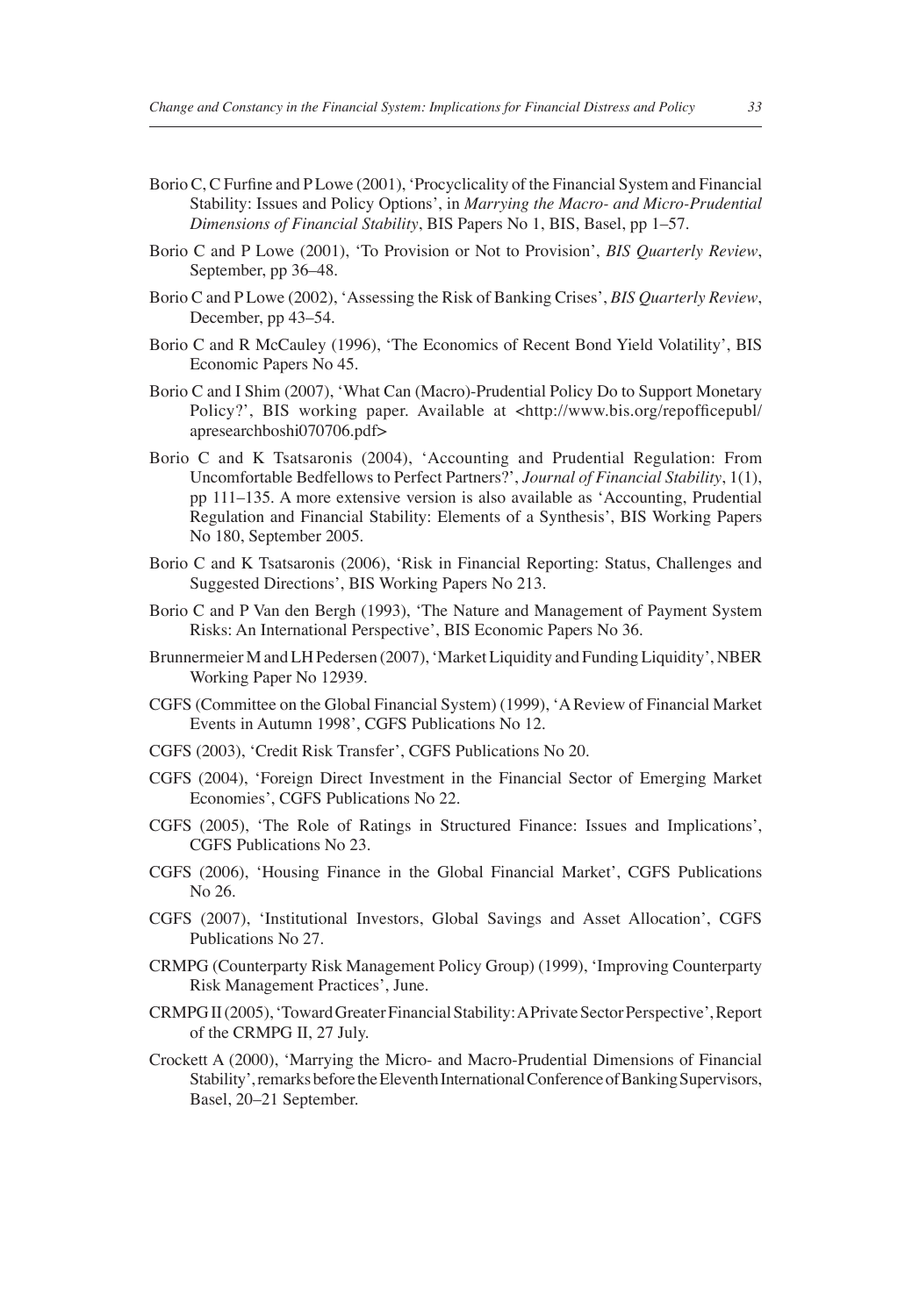- Crockett A (2002), 'Financial Reporting: From Shadows to Limelight', speech at the conference on 'Risk and Stability in the Financial System: What Role for Regulators, Management and Market Discipline?', Bocconi University, Milan, 13 June.
- Duffie D (2007), 'Innovations in Credit Risk Transfer: Implications for Financial Stability', paper presented at the Sixth BIS Annual Conference on 'Financial System and Macroeconomic Resilience', Brunnen, 18–19 June.
- Ferguson R, P Hartmann, F Panetta and R Portes (2007), *International Financial Stability*, Geneva Reports on the World Economy 9, CEPR, London.
- FSF (Financial Stability Forum) (2007), 'Update of the FSF's [2000] Report on Highly Leveraged Institutions', May.
- Fitch Ratings (2005), 'Assessing Bank Systemic Risk: A New Product', *Criteria Report*, 26 July.
- Frankel AJ and KA Froot (1990), 'Chartists, Fundamentalists, and Trading in the Foreign Exchange Market', *American Economic Review*, 80(2), pp 181–185.
- Galati G (2002), 'Settlement Risk in Foreign Exchange Markets and CLS Bank', *BIS Quarterly Review*, December, pp 55–65.
- Geithner TF (2006), 'Hedge Funds and Derivatives and their Implications for the Financial System', remarks at the Distinguished Lecture 2006 sponsored by the Hong Kong Monetary Authority and Hong Kong Association of Banks, Hong Kong, 15 September.
- Goodhart CAE (2004), 'Some New Directions for Financial Stability?', The Per Jacobsson Lecture, University of Zürich, 27 June.
- Greenspan A (2005), 'Reflections on Central Banking', remarks at 'The Greenspan Era: Lessons for the Future', a symposium sponsored by the Federal Reserve Bank of Kansas City, Jackson Hole, 25–27 August.
- G10 (Group of Ten) (2001), 'Report on Consolidation in the Financial Sector'. Available at *<*http://www.imf.org/external/np/g10/2001/01/Eng/index.htm>.
- G10 (2003), 'Turbulence in Asset Markets: The Role of Micro Policies', Report of the Contact Group on Asset Prices, January.
- Hellwig M (2007), 'Financial Intermediaries and Financial Markets', paper presented at the Sixth BIS Annual Conference on 'Financial System and Macroeconomic Resilience', Brunnen, 18–19 June.
- Hoggarth G and V Saporta (2001), 'Costs of Banking System Instability: Some Empirical Evidence', Bank of England *Financial Stability Review*, Issue 10, pp 148–465.
- Honohan P (1997), 'Banking System Failures in Developing and Transition Economies: Diagnosis and Prediction', BIS Working Papers No 39.
- IMF (International Monetary Fund) (2005), *Global Financial Stability Report Market Developments and Issues*, World Economic and Financial Surveys, IMF, Washington DC, April.
- The Joint Forum (2005), 'Credit Risk Transfer', BCBS, March.
- Kapstein EB (2006), 'Architects of Stability? International Cooperation among Financial Supervisors', BIS Working Papers No 199.